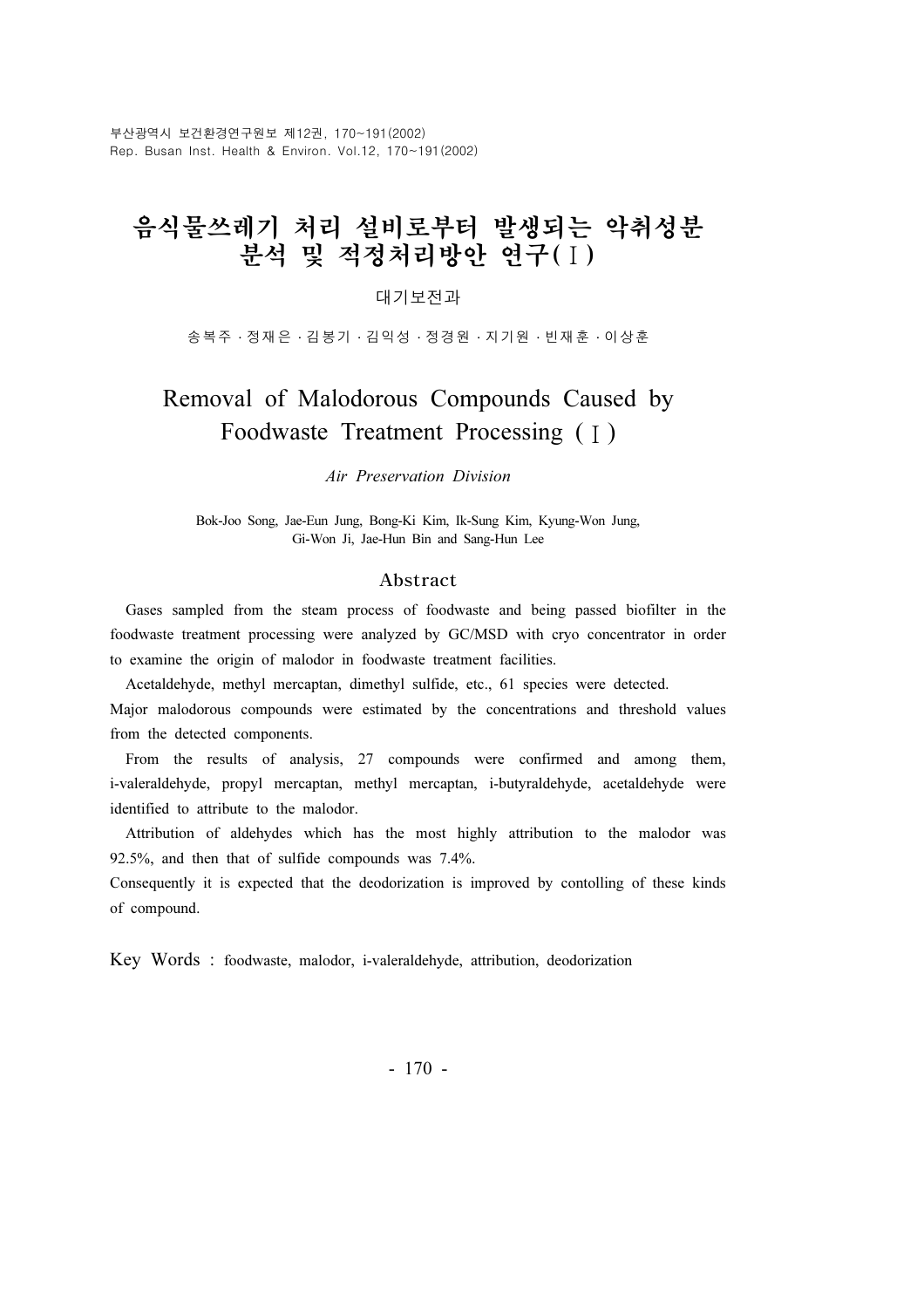## 서 론

종래의 대기환경규제는 매연, 먼지, 가 스상 물질 등 인간에게 직접적인 피해를 서 운영관리하고 있는 음식물 쓰레기 처 주는 물질의 규제에 초점을 맞추고 있었 으나 현재는 2차 오염물질인 휘발성유기 분석을 통해 악취원인을 규명하고, 저온 오염물질, 오존 등이나 소음, 진동 및 악 흡착-GC-MSD를 이용한 다성분 동시분 취 등 감각공해에 의한 피해 감소 쪽으로 석법의 검증을 통하여 새로운 악취분석법 옮겨가고 있는 실정이다. 특히 우리나라 을 제시하고자 하였으며 악취의 최소감지 와 같이 인구밀도가 높고 주거지역과 공 값(threshold)을 이용하여 악취성분의 기 업지역이 혼재하고 있는 현실에서는 악취 여도를 비교검토함으로써 음식물 쓰레기 등 감각공해에 의한 민원 발생 가능성이 처리시설의 적정 관리운영 및 방지시설 한층 높으며 실제 부산시 악취민원 발생 설계 등의 기초자료로 활용하고자 이 연 현황을 살펴보면 1997년 73건, 1998년 구를 수행하였다. 112건, 1999년 242건으로 매년 급격히 증가하는 추세에 있다 (부산광역시, 2000).

음식물쓰레기는 매립처리시 침출수 및 악취발생의 주된 요인으로 매립지 관리의 1. 연구대상 저해요인으로 대두될 뿐만 아니라 소각시 소각효율을 크게 저하시키는 등의 환경적 유해요인과 더불어 풍부한 영양소를 함유 는 사료화시설의 악취원인 물질규명에 중 한 유기성 자원이라는 양면성을 지니고 점을 두고자 기존 사료화시설 중 두 곳을 있다. 이에 정부에서는 음식물쓰레기로 선정하여 시료를 채취, 분석하였으며 기 인한 환경부하를 줄여 자연환경을 보전하 고 유용한 자원으로의 가치 재창조를 통 출구 뿐만 아니라 가장 강한 취기를 발생 한 자원의 효율적 이용을 위하여 음식물 쓰레기 감량·자원화 사업을 적극 추진하 (Biofilter)의 시료를 채취하여 분석을 행 고 있다.

그러나 이러한 자원화시설이 음식물쓰 레기 처리설비로부터 발생되는 악취물질 2. 분석장비 로 인하여 주변지역 주민의 민원 대상으

로 대두되면서 NIMBY 현상이 나타나고 있고 이로 인하여 처리시설 설치 및 운영 관리에 많은 어려움을 겪고 있다.

따라서 본 연구에서는 기초자치단체에 리시설에서 발생하는 악취성분의 정확한

## 재료 및 방법

Table 1은 부산시에서 현재 운영되고 있는 음식물 자원화시설 현황으로서 우리 존시설의 운영상태를 확인하고자 최종배 하는 건조시설의 발생가스, 1차처리 후 함으로써 효율을 평가하고자 하였다.

악취의 성분분석은 극미량 다성분 유기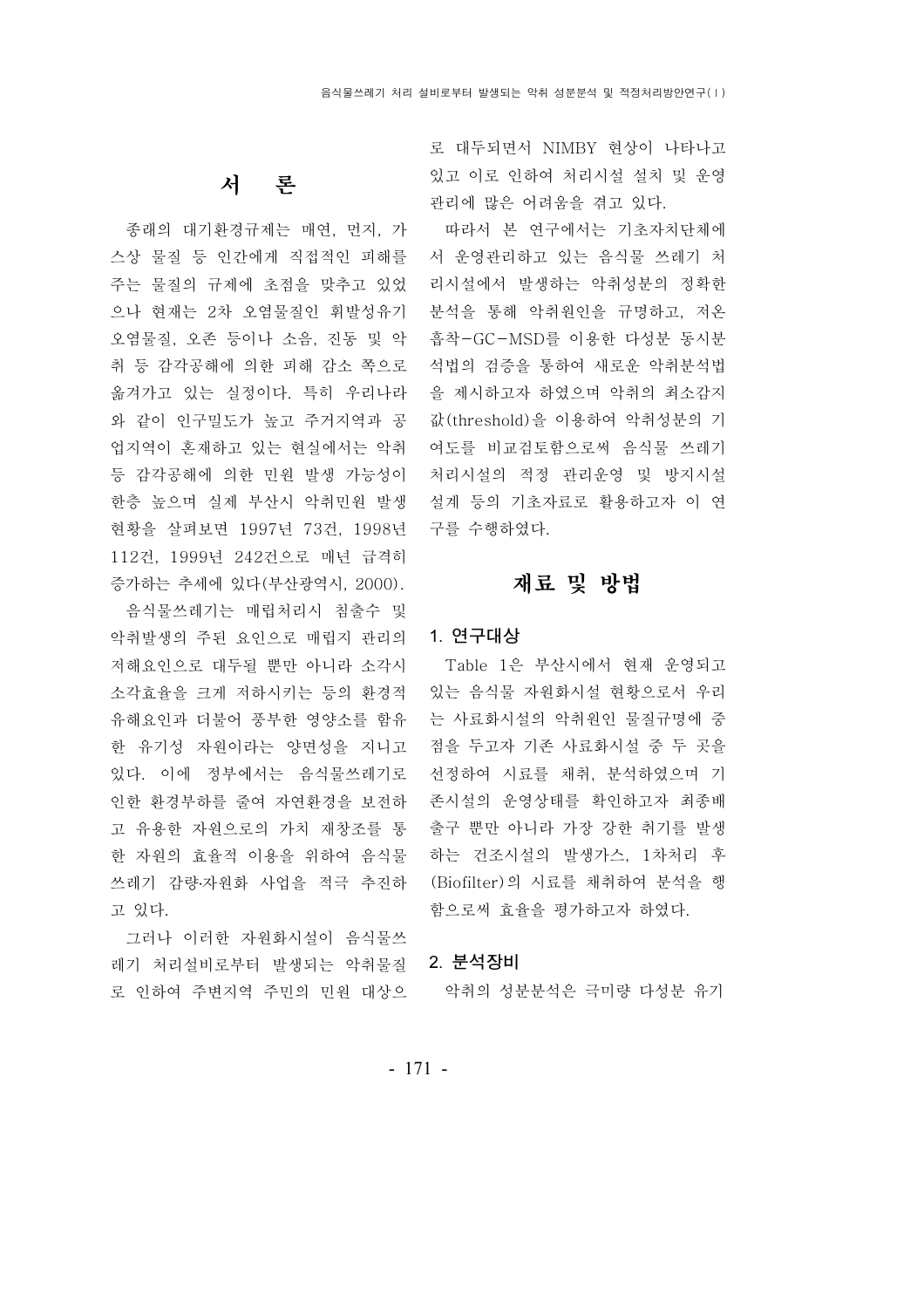| 시 • 군     | 시설종류 | 처리방법 | 용량(톤/일) | 설치일자       |
|-----------|------|------|---------|------------|
| 부산시(공공)   | 하수병합 | 혐기성  | 120     | 2000.10.30 |
| 서구(공공)    | 퇴비화  | 진공발효 | 20      | 1999.02.27 |
| 동구(공공)    | 퇴비화  | 진공발효 | 24      | 1999.02.10 |
| 남구(공공)    | 퇴비화  | 건조퇴비 | 30      | 1997.06.10 |
| 영도구(공공)   | 사료화  | 진공건조 | 10      | 1997.09.06 |
| 연제구(공공)   | 퇴비화  | 건조퇴비 | 15      | 1998.05.11 |
| 해운대구(공공)  | 사료화  | 가열건조 | 50      | 2000.07.26 |
| 부산진구외(공공) | 퇴비화  | 열풍건조 | 40      | 2001.03    |
| 강서구(민간)   | 사료화  |      | 80      | 2001.05    |
| 강서구(민간)   | 사료화  | 건식   | 80      | 2000.11    |
| 해운대구(민간)  |      | 파쇄   | 133     | 2000.10    |
| 사상구(민간)   |      | 파쇄   | 150     | 1997.12    |

Table 1. The state of foodwaste resource equipment in Busan (환경부, 2002)

화합물의 혼합물이므로 고도의 분석기술 이 요구되며 가스크로마토그래피가 기초 Agilent사의 6890N-5973MSD이다. 가 됨은 당연하다. GC의 검출기로서 질 량분석기를 결합시킨 GC/MSD 가 1970 년대에 개발되었으며, GC에 의해 분리된 개개의 성분에 대해 질량스펙트럼을 얻을 수 있으므로 성분확인을 위하여 많은 실 험실에서 기초 장비로 활용되고 있다.

그러므로 우리는 여러 가지 화합물을 정성하기가 용이한 GC-MSD를 분석기종 으로 선정하였고 또한 대부분의 악취성분 을 흡착할 수 있고 또 흡착효율이 가장 우수한 저온흡착법을 시료농축장치 전처 ( 리장치)로, 포집 후 시료성분의 변화가 거의 없는 캐니스터를 포집용기로 선정하 였다.

Fig. 1은 본 연구의 분석장비로 활용된

# 결과 및 고찰

## 1. 표준가스의 분석

대부분의 악취는 특정한 몇 가지 냄새 나는 물질에 의한 것이 아니라 대단히 많 은 물질을 포함하는 다성분계이다.

현행 우리나라에서는 악취물질을 기기 분석법으로 암모니아 등 8개 항목에 대하 여 규제를 하고 있고 일본에서는 크실렌 등이 포함된 22개 항목을 규제하고 있으 며 규제대상 악취물질은 Table 2에 나타 내었다.

- 172 -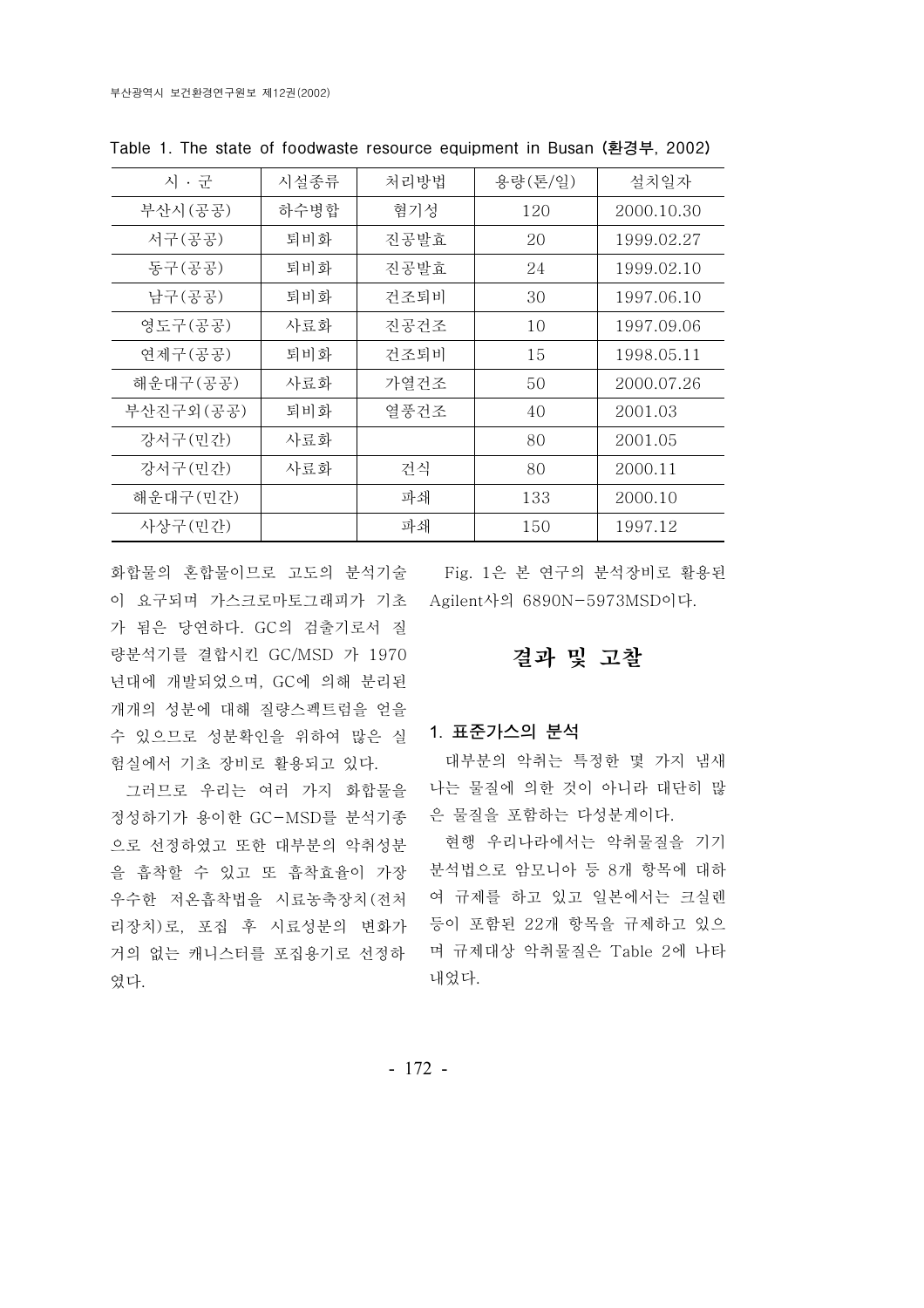

Fig. 1. Gas chromatograph (Agilent 6890N-5973MSD).

실험에 사용된 각 장치와 성능을 확인 하고자 EPA TO-14 표준물질 (각 20 ppb)을 이용하여 분리능과 감도를 확인할 Standard Mix.를 사용하였다. 수 있었으며 그 결과는 Fig. 2 및 Table 3과 같다.

기상 표준품은 수질, 폐기물과 같은 여 타 환경표준물질과는 달리 기체이기 때문 에 모든 목적물질에 대한 표준품의 제조 가 어려우며 시판 표준품들의 가격이 높 은 편이라 모든 물질을 정량하는데는 엄 표준품을 사용하여 대략적인 오염물질의 종류와 양을 파악한 후 목적성분에 맞는 bag에 주입하여 기화시켜 시료와 동일한 물질을 구입하여 사용함이 바람직하다.

RIGAS사의 혼합가스와 SUPELCO사의 액상 표준품인 Japanese Indoor Air

특히 액상 표준품인 Japanese Indoor Air Standard Mix.를 액상으로 직접 주 입하지 않고 Tedler bag을 이용하여 기 화시켜 시료와 같은 방법으로 실험하였으 며, 이 과정에서의 회수율을 기존 가스상 혼합 표준품과 비교 분석하였다.

청난 비용이 소요된다. 그러므로 일반화된 ture(Supelco)  $10 \mu\ell$ (각 물질  $100 \mu\mathrm{g/m}$ ) Japanese Indoor Air Standard Mix-를 고순도질소 10 ℓ 가 들어있는 Tedler

본 실험에서는 압축 봄베의 형태로 제 대한 회수율(%) 및 상대표준편차(relati-조 판매되는 SPECTRA사, RESTEK사, ve standard deviation)를 Table 4에 조건으로 실험하였으며, 5회 반복실험에

- 173 -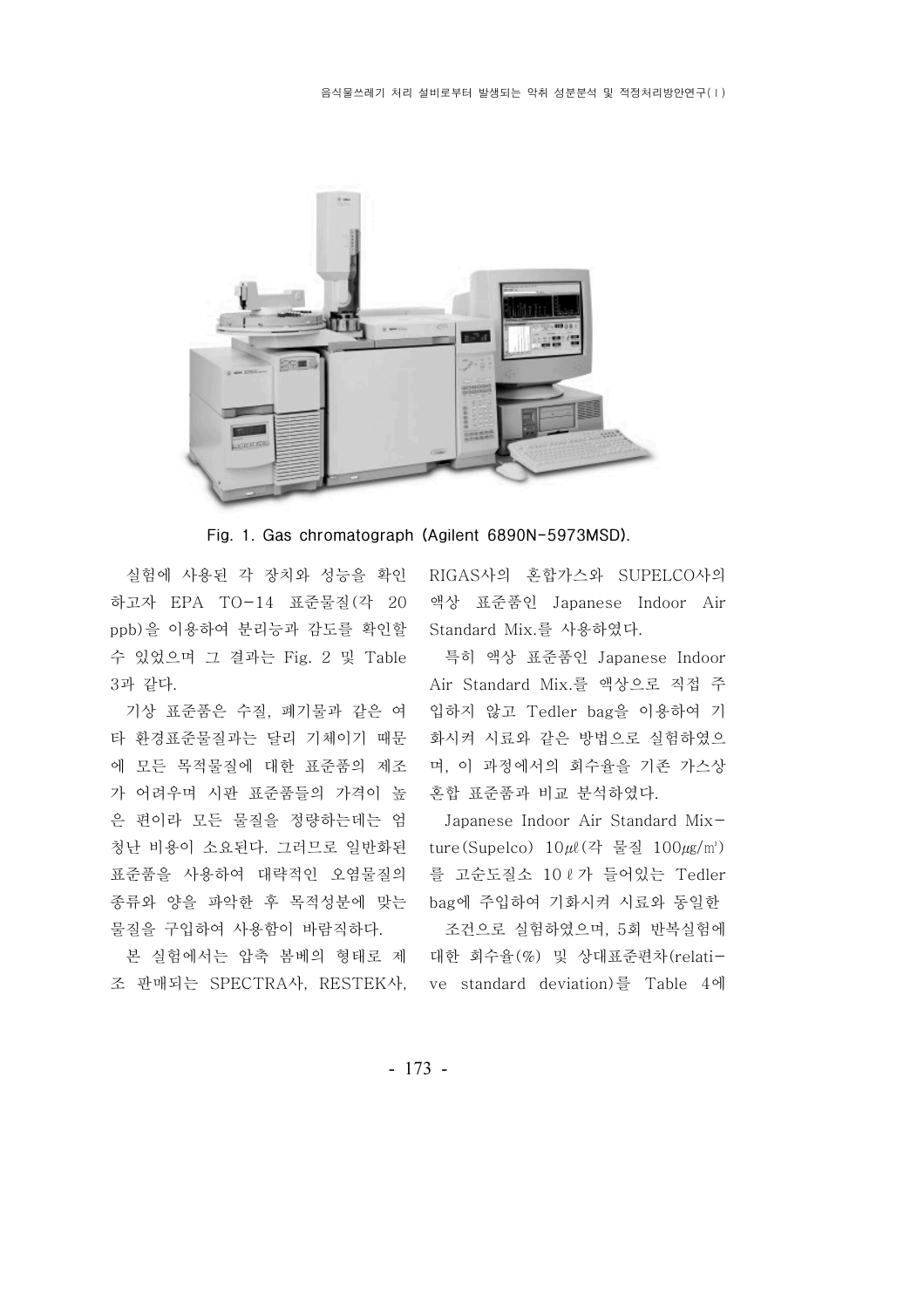나타내었다.

가스상 표준물질로 정량 가능한 26가지 \_ 것으로 판단되었다.

액상 표준품에 들어있는 개 물질 중 51 5.7%로서 대체로 정량적으로 기화되는 의 평균회수율은 90.4%, 상대표준편차는

|  | Table 2. Reguratory odorous materials in Japan and Korea |  |  |  |  |  |  |
|--|----------------------------------------------------------|--|--|--|--|--|--|
|--|----------------------------------------------------------|--|--|--|--|--|--|

| 악취물질                               | 화학식              | Threshold | 악취세기대 농도     |                |                |  |
|------------------------------------|------------------|-----------|--------------|----------------|----------------|--|
|                                    |                  |           | 2.5          | 3.0            | 3.5            |  |
| $\circledcirc$<br>Trimethyl amine  | $(CH3)$ 3N       | 0.00011   | 0.005        | 0.02           | 0.07           |  |
| Dimethyl sulfide<br>$\circledcirc$ | $(CH3)$ 2S       | 0.00012   | 0.01         | 0.04           | 0.2            |  |
| Hydrogen sulfide<br>$\circledcirc$ | H <sub>2</sub> S | 0.0005    | 0.02         | 0.06           | 0.2            |  |
| Methyl mercaptan <sup>O</sup>      | CH3SH            | 0.00012   | 0.002        | 0.004          | 0.01           |  |
| $\circledcirc$<br>Ammonia          | NH <sub>3</sub>  | 0.15      | $\mathbf{1}$ | $\overline{2}$ | $\mathbf 5$    |  |
| Acetaldehyde<br>$\circledcirc$     | СНЗСНО           | 0.0015    | 0.05         | 0.1            | 0.5            |  |
| Dimethyl disulfide $\odot$         | CH3SSCH3         | 0.00028   | 0.009        | 0.03           | 0.1            |  |
| $\circledcirc$<br>Styrene          | С6Н5СН=СН2       | 0.033     | 0.4          | 0.8            | $\overline{2}$ |  |
| Propionic acid                     | CH3CH2COOH       | 0.0024    | 0.03         | 0.07           | 0.2            |  |
| n-Butanoic acid                    | CH3(CH2)2COOH    | 0.000068  | 0.001        | 0.002          | 0.006          |  |
| n-Valeric acid                     | CH3 (CH2) 3COOH  | 0.0001    | 0.0009       | 0.002          | 0.004          |  |
| i-Valeric acid                     | (CH3) 2CHCH2COOH | 0.000053  | 0.001        | 0.004          | 0.01           |  |
| Propyl aldehyde                    | СНЗСН2СНО        | 0.0015    | 0.05         | 0.1            | 0.5            |  |
| n-Butyl aldehyde                   | CH3 (CH2) 2CHO   | 0.00032   | 0.009        | 0.03           | 0.08           |  |
| i-Butyl aldehyde                   | (CH3) 2CHCHO     | 0.0009    | 0.02         | 0.07           | 0.2            |  |
| n-Valeric aldehyde                 | CH3 (CH2) 3CHO   | 0.00071   | 0.009        | 0.02           | 0.05           |  |
| i-Valeric aldehyde                 | (СНЗ) 2СНСН2СНО  | 0.00019   | 0.003        | 0.006          | 0.01           |  |
| i-Butanol                          | (CH3) 2CHCH2OH   | 0.012     | 0.9          | $\overline{4}$ | 20             |  |
| Acetic acetate                     | CH3CO2C2H5       | 0.25      | 3            | 7              | 20             |  |
| Methyl i-butyl ketone              | CH3COCH2CH(CH3)2 | 0.17      | $\mathbf{1}$ | 3              | 6              |  |
| Toluene                            | С6Н5СН3          | 0.92      | 10           | 30             | 60             |  |
| Xylene                             | C6H4 (CH3) 2     | 0.11      | $\mathbf{1}$ | $\overline{2}$ | 5              |  |

◎ : 한국 대기환경보전법 규제대상 물질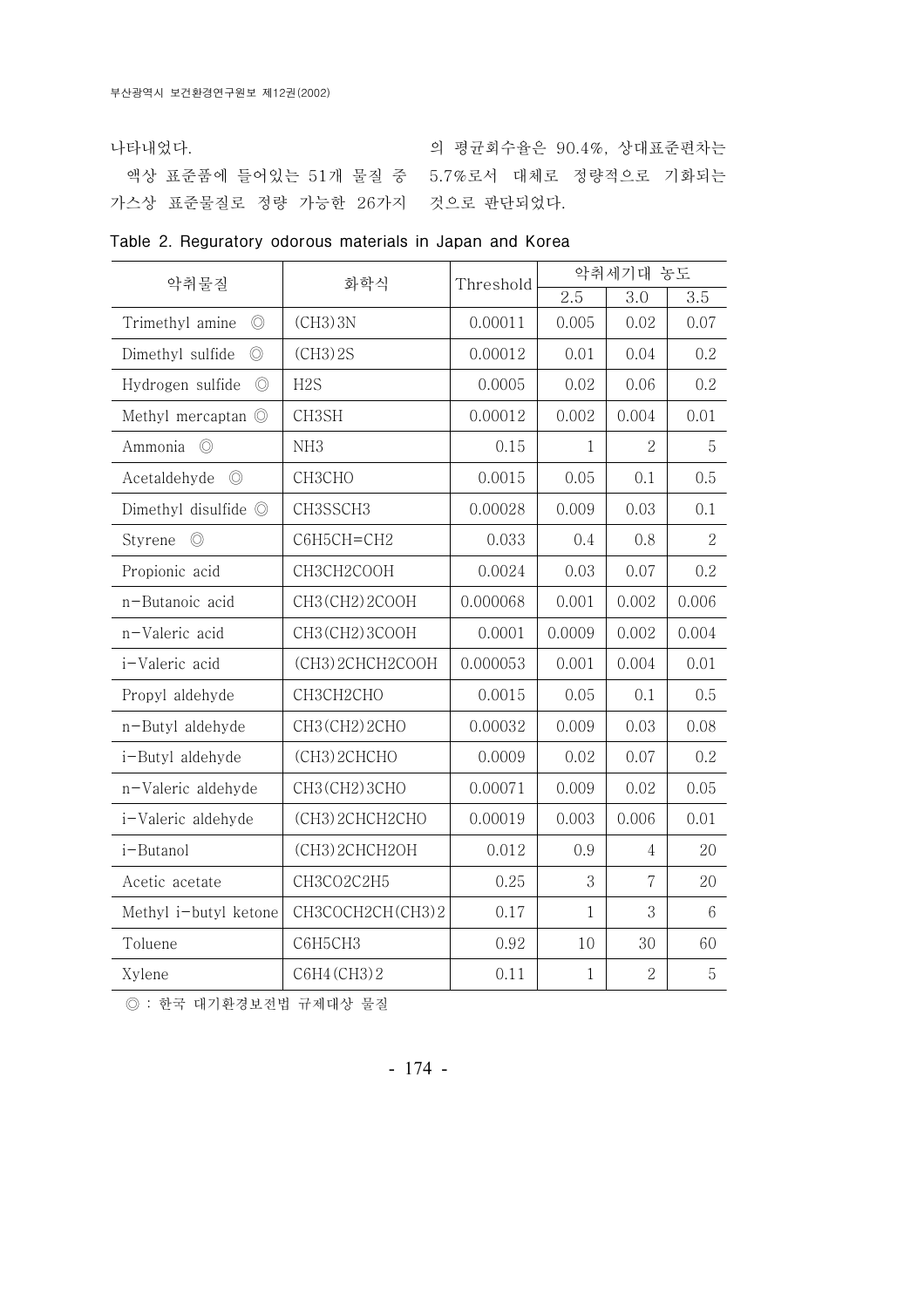

Fig. 2. Gas chromatogram of VOCs standard gas.

|                 | 350000<br>19<br>4<br>12<br>300000<br>11<br>250000<br>10<br>9<br>200000<br>150000<br>100000<br>50000<br>25 00<br>so oo<br>20.00<br>5.00<br>10.00<br>15.00<br>Fig. 2. Gas chromatogram of VOCs standard gas.<br>Table 3. Components of VOCs standard gas |       |          |    |                                  |       |          |  |  |  |
|-----------------|--------------------------------------------------------------------------------------------------------------------------------------------------------------------------------------------------------------------------------------------------------|-------|----------|----|----------------------------------|-------|----------|--|--|--|
|                 | Compound                                                                                                                                                                                                                                               | R.T   | Area     |    | Compound                         | R.T   | Area     |  |  |  |
| 1               | $Fren-12$                                                                                                                                                                                                                                              | 0.76  | 826930   | 20 | Toluene                          | 15.12 | 13809784 |  |  |  |
| $\overline{2}$  | Freon-114                                                                                                                                                                                                                                              | 1.93  | 9126087  | 21 | $cis-1,3-Dichloropropene$        | 15.26 | 5461952  |  |  |  |
| 3               | Vinyl chloride                                                                                                                                                                                                                                         | 2.14  | 600237   | 22 | $1,1,2$ -Trichloroethane         | 15.58 | 10619939 |  |  |  |
| 4               | Bromomethane                                                                                                                                                                                                                                           | 2.63  | 3290797  | 23 | Tetrachloroethylene              | 16.96 | 18437213 |  |  |  |
| 5               | Chloroethane                                                                                                                                                                                                                                           | 2.79  | 1500106  | 24 | 1,2-Dibromoethane                | 17.20 | 7779485  |  |  |  |
| $6\phantom{.}6$ | $Fren-11$                                                                                                                                                                                                                                              | 3.36  | 8030946  | 25 | Chlorobenzene                    | 18.69 | 13400930 |  |  |  |
| 7               | 1,1-Dichloroethane                                                                                                                                                                                                                                     | 4.27  | 6125371  | 26 | Ethyl benzene                    | 19.18 | 16678968 |  |  |  |
| 8               | Freon-113                                                                                                                                                                                                                                              | 4.39  | 15995147 | 27 | $m,p$ -Xylene                    | 19.51 | 31726263 |  |  |  |
| 9               | Methylene chloride                                                                                                                                                                                                                                     | 4.92  | 4865946  | 28 | Styrene                          | 20.54 | 12097285 |  |  |  |
| 10              | 1,1-Dichloroethane                                                                                                                                                                                                                                     | 6.59  | 5005134  | 29 | $o$ -Xylene                      | 20.60 | 16325645 |  |  |  |
| 11              | $cis-1,2-Dichloroethylene$                                                                                                                                                                                                                             | 7.89  | 6424544  |    | $ 30 $ 1,1,2,2-Tetrachloroethane | 21.46 | 11762961 |  |  |  |
| 12              | Chloroform                                                                                                                                                                                                                                             | 8.39  | 7349972  | 31 | $1,2,4$ -Trimethylbenzene        | 22.78 | 17002035 |  |  |  |
| 13              | $1, 1, 1$ - Trichloroethane                                                                                                                                                                                                                            | 9.49  | 9582227  | 32 | $1,3,5$ – Trimethylbenzene       | 23.39 | 15771749 |  |  |  |
| 14              | 1,2,-Dichloroethane                                                                                                                                                                                                                                    | 9.96  | 3993199  | 33 | 1,3-Dichlorobenzene              | 23.79 | 13909974 |  |  |  |
| 15              | Carbon tetrachloride                                                                                                                                                                                                                                   | 10.19 | 10202986 | 34 | 1,4-Dichlorobenzene              | 23.94 | 13435887 |  |  |  |
| 16              | Benzene                                                                                                                                                                                                                                                | 10.27 | 9796966  | 35 | 1,2-Dichlorobenzene              | 24.40 | 12670374 |  |  |  |
| 17              | Trichloroethylene                                                                                                                                                                                                                                      | 12.02 | 13229423 | 36 | $1,2,4$ -Trichlorobenzene        | 26.65 | 5237819  |  |  |  |
| 18              | 1,2-Dichloropropane                                                                                                                                                                                                                                    | 12.14 | 7693139  | 37 | Hexachloro-1,3-butadiene         | 27.01 | 15515251 |  |  |  |
| 19              | 1,3-Dichloropropene                                                                                                                                                                                                                                    | 14.02 | 7312303  |    |                                  |       |          |  |  |  |

Table 3. Components of VOCs standard gas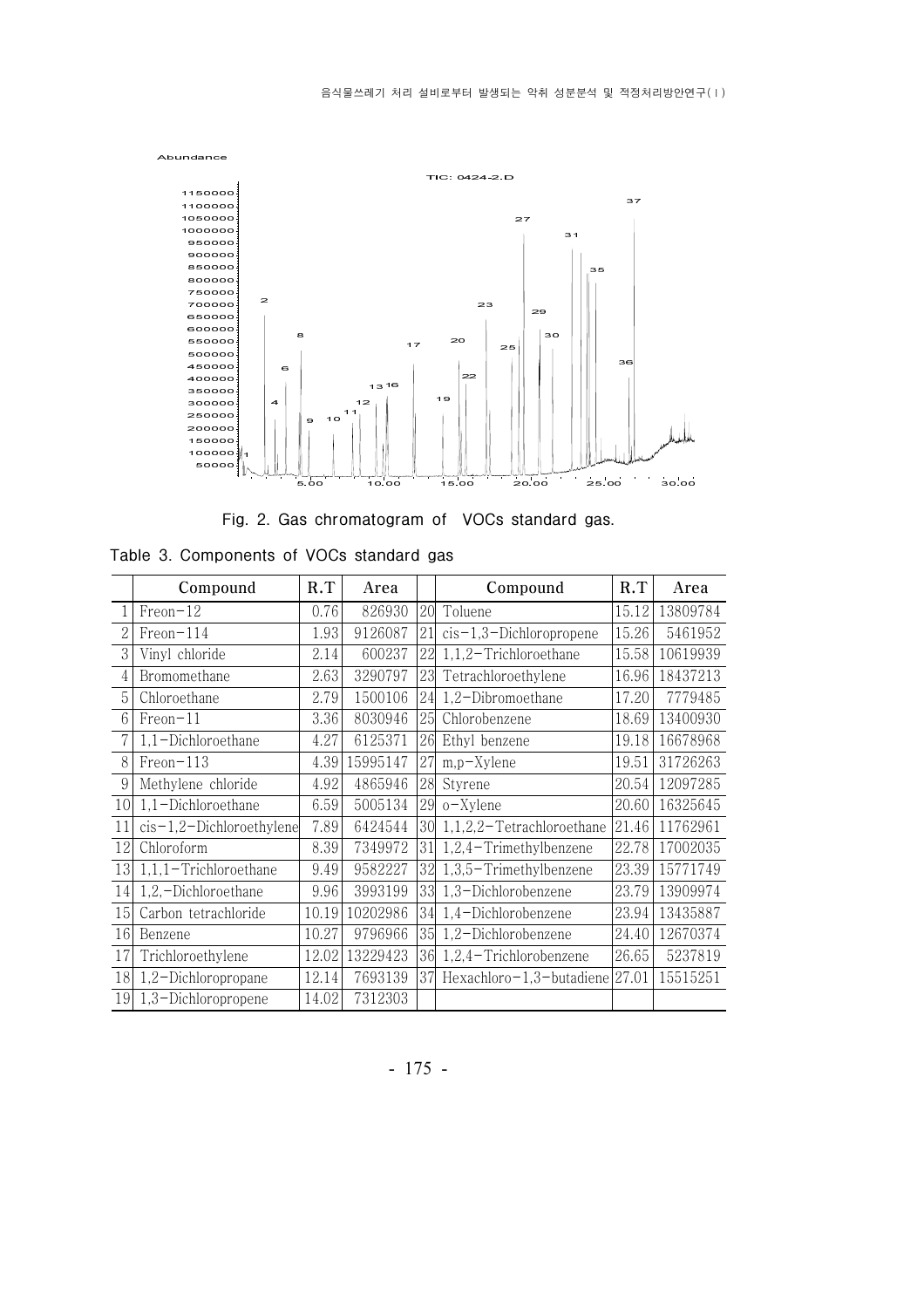| 표준물질                        | 주입농도(ppb) | 평균농도(ppb) | 회수율(%) | $RSD(\%)$ |
|-----------------------------|-----------|-----------|--------|-----------|
| Methylene chloride          | 26.67     | 23.80     | 89.2   | 6.2       |
| n-Hexane                    | 26.05     | 18.90     | 72.6   | 6.8       |
| Chloroform                  | 18.98     | 17.72     | 93.4   | 4.7       |
| 1,2-Dichloroethane          | 22.86     | 21.76     | 95.2   | 5.4       |
| 2,4-Dimethylpentane         | 22.40     | 17.97     | 80.2   | 6.6       |
| $1, 1, 1$ - Trichloroethane | 16.97     | 16.08     | 94.8   | 5.1       |
| Benzene                     | 28.72     | 27.10     | 94.4   | 5.4       |
| Carbon tetrachloride        | 14.74     | 13.67     | 92.8   | 5.5       |
| Isooctane                   | 19.65     | 17.61     | 89.6   | 5.9       |
| $n$ –Heptane                | 22.40     | 19.04     | 85.0   | 5.7       |
| Toluene                     | 24.35     | 24.25     | 99.6   | 5.5       |
| Tetrachloroethylene         | 13.66     | 12.04     | 88.1   | 7.5       |
| $n$ –Octane                 | 19.65     | 18.49     | 94.1   | 5.7       |
| Ethylbenzene                | 21.13     | 21.04     | 99.6   | 4.8       |
| $m,p$ -Xylene               | 21.13     | 22.08     | 104.5  | 6.9       |
| Styrene                     | 21.54     | 18.01     | 83.6   | 8.4       |
| $o$ -Xylene                 | 21.13     | 20.56     | 97.3   | 4.1       |
| n-Nonane                    | 17.50     | 16.87     | 96.4   | 5.4       |
| $3$ -Ethyltoluene $(m-)$    | 18.67     | 16.47     | 88.2   | 5.2       |
| $4$ -Ethyltoluene(p-)       | 18.67     | 15.33     | 82.1   | 5.0       |
| 1,3,5-Trimethylbenzene      | 18.67     | 15.84     | 84.8   | 4.9       |
| $2$ -Ethyltoluene(o-)       | 18.67     | 16.42     | 87.9   | 5.2       |
| $1,2,4$ -Trimethylbenzene   | 18.67     | 15.32     | 82.1   | 5.0       |
| $n$ –Decane                 | 15.77     | 15.29     | 96.9   | 4.9       |
| $1,2,3$ -Trimethylbenzene   | 18.67     | 15.53     | 83.2   | 6.6       |
| n-Undecane                  | 14.36     | 13.66     | 95.1   | 5.2       |
| 평<br>균                      |           |           | 90.4   | 5.7       |

Table 4. Recovery and relative standard deviation of Japanese Indoor Air Standard Mixture (Supelco)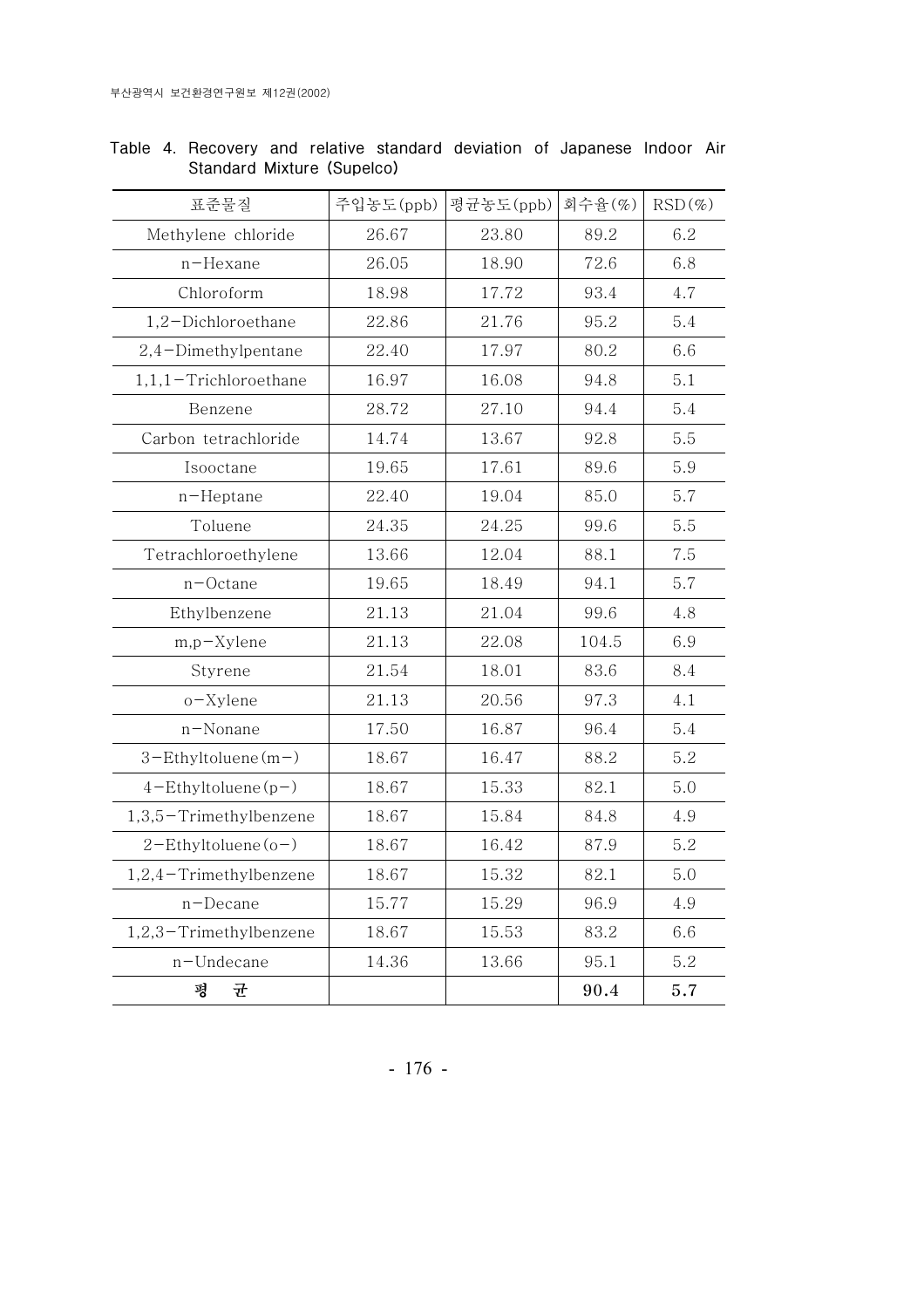질, 퇴비화시설 악취물질 등에 관한 연구 자료를 발표하고 있으나 지속적인 연구가 이뤄지지 않아 발생원에 대한 연구자료의 축적이 시급히 이뤄져야 할 것으로 사료

조상 유사할 것으로 예상되는 물질로부터 강도가 가장 강한 건조기 취기가스를 발 또한 odor threshold가 알려진 성분의 이용하여 분석한 total ion chromatogram 된다.(울산대 연구논문, 첨단환경기술등) A구 음식물쓰레기 사료화시설의 취기 생원으로 가정하여 저온흡착-GC/MSD를 여도를 Table 6에 나타내었다.

> 휘발성 성분은 acetaldehyde를 포함한 61 종의 물질이 검출되었고 odor threshold 가 알려진 물질이 43종이며 밀감류의 대

(1) A구 처리장 악취시료분석

가. 발생원에서의 악취성분

| Step                    |                        | Conditions                                                                                                                                             |  |  |
|-------------------------|------------------------|--------------------------------------------------------------------------------------------------------------------------------------------------------|--|--|
|                         | Trap 1<br>(Glass bead) | $\cdot$ Sample Vol. : $50 \sim 500$ ml<br>$\cdot$ Flow rate : 150ml/min<br>$\cdot$ Trapping : $-150^{\circ}$ C<br>$\cdot$ Desorb : 20°C (Preheat 20°C) |  |  |
| 7100<br>Preconcentrator | Trap 2<br>(Tenax)      | $\cdot$ Trapping : $-10^{\circ}$ C<br>· Desorb∶180℃                                                                                                    |  |  |
|                         | Cryofocusing<br>Trap   | $\cdot$ Cool down temp. : $-150^{\circ}$ C<br>$\cdot$ Injection temp : 80~90°C<br>· Desorb∶180℃<br>$\cdot$ Injection time : 3min                       |  |  |
|                         | Injector               | $\cdot$ Volatile Interface, 100°C                                                                                                                      |  |  |
| 6890N GC                | Column                 | $\cdot$ HP-1MS(30m x 0.2mm x 1.0 $\mu$ m)<br>Carrier gas : He $1.0$ m $\ell$ /min                                                                      |  |  |
| 5973MSD                 | Detector               | $\cdot$ MSD temp : 230°C<br>• EM Volts : 1864<br>$\cdot$ Scan mode (range 30-400)                                                                      |  |  |

Table 5. Analytical conditions of preconcentration and GC/MSD

- 177 -

## 2. 음식물쓰레기 처리시설의 악취분석 제최근 일부 연구기관에서 매립장 악취물

각 처리장의 취기가스는 Table 5의 분 석조건으로 실행되었으며 저온농축-GC/ MSD의 질량스펙트럼과 표준품 및 취기 가스의 머무름 시간을 비교하여 악취성분 을 규명하였고, 표준물질이 없는 검출 물 질은 표준품의 검량선과 끊는점, 분자구 해당성분의 농도를 추정하였다.

최소감지값을 이용하여 예상악취 기여도 을 Fig. 3에 나타내었고 각 Peak로 확인 를 산정하여 악취원인물질을 규명하고자 된 물질명과 농도, 예상악취농도, 악취 기 하였다.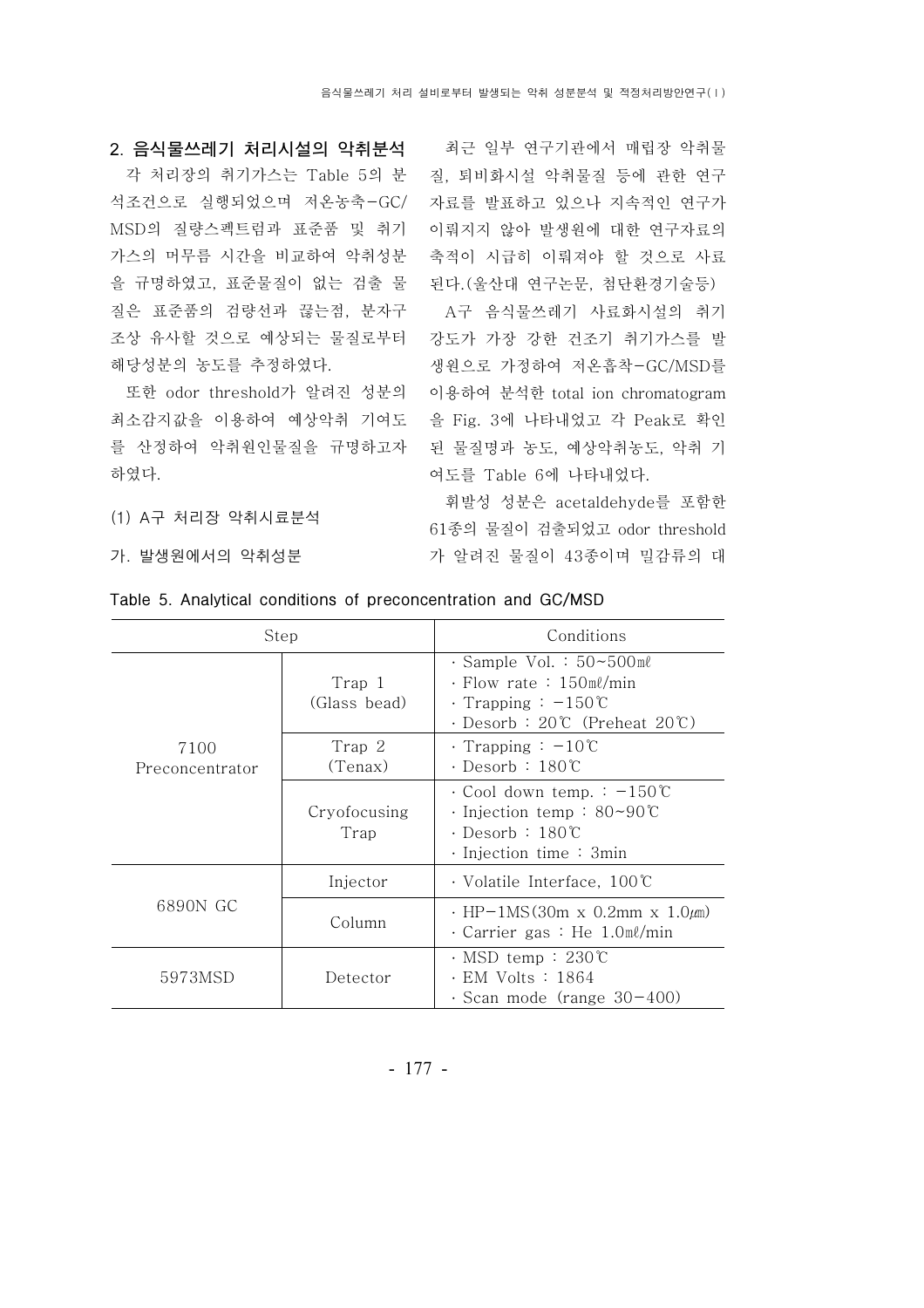



- 178 -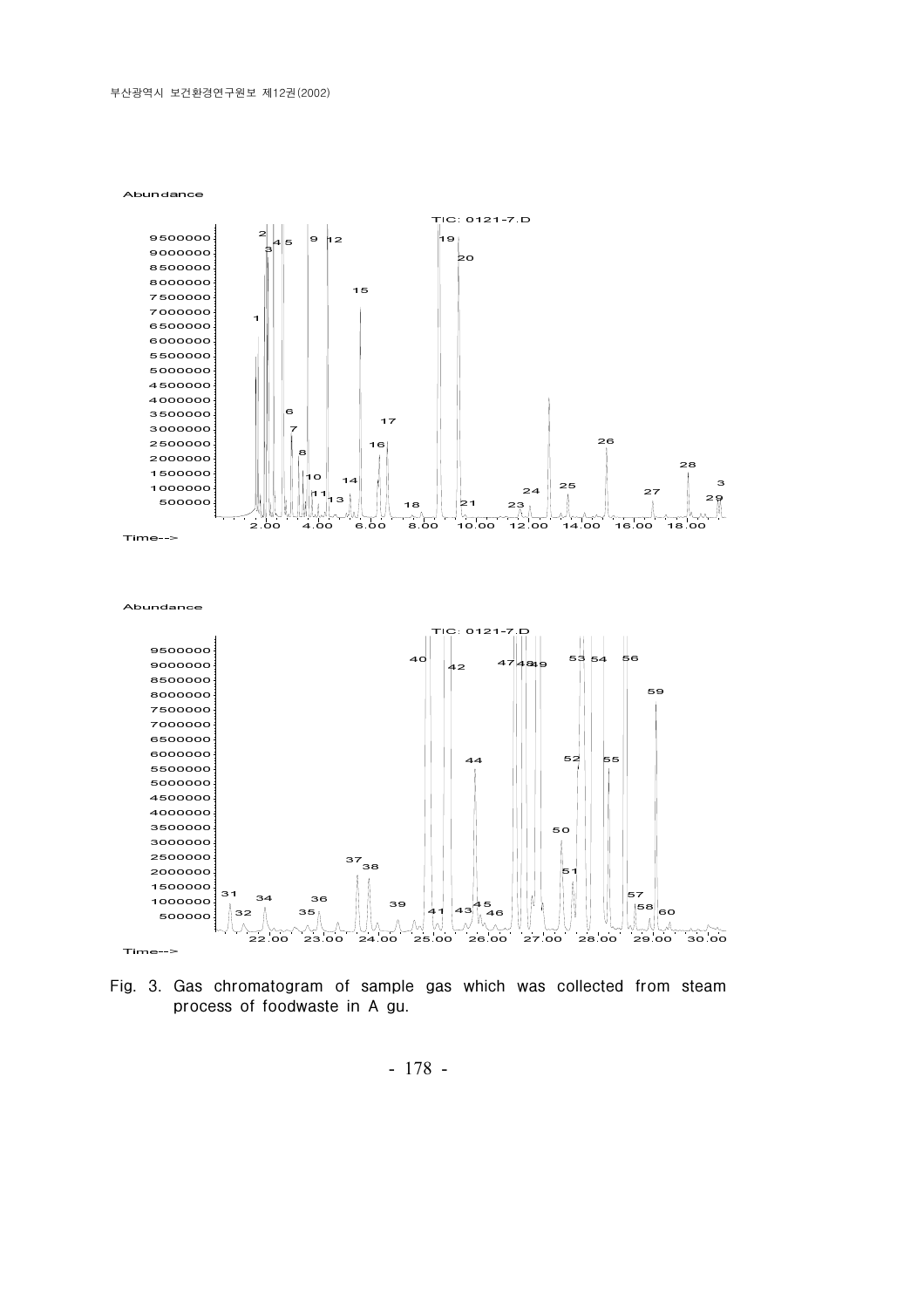| Table 6. Components and concentration of sample gas (steam process) |  |  |  |
|---------------------------------------------------------------------|--|--|--|
|---------------------------------------------------------------------|--|--|--|

|                | Compounds                         | R.T   | Conc. (ppm) | Threshold (ppm)                | Expected<br>Odor conc. | Attr. (%)                    |
|----------------|-----------------------------------|-------|-------------|--------------------------------|------------------------|------------------------------|
| 1              | Hydrogen sulfide                  | 1.72  | 14.325      | 0.00041                        | 34938.54               | 2.064                        |
| $\,2$          | Acetaldehyde                      | 2.05  | 14.282      | 0.0015                         | 9521.4                 | 0.562                        |
| 3              | Methanol                          | 2.10  | 12,703      | 33                             | 0.384939               | 0.000                        |
| $\overline{4}$ | Methyl mercaptan                  | 2.32  | 8.914       | 0.00007                        | 127348.6               | 7.523                        |
| 5              | Ethanol                           | 2.67  | 276.712     | 0.52                           | 532.1387               | 0.031                        |
| 6              | Acetone                           | 2.98  | 1.365       | 42                             | 0.0325                 | 0.000                        |
| $\overline{7}$ | Propanal                          | 3.01  | 4.167       | 0.001                          | 4167                   | 0.246                        |
| 8              | $n$ -Pentane                      | 3.42  | 0.356       | 1.4                            | 0.254357               | 0.000                        |
| 9              | Dimethyl sulfide                  | 3.60  | 8.251       | 0.003                          | 2750.3                 | 0.162                        |
| 10             | Methyl acetate                    | 3.76  | 0.049       | 1.7                            | 0.028824               | 0.000                        |
| 11             | Carbon disulfide                  | 4.00  | 0.098       | 0.21                           | 0.466667               | 0.000                        |
| 12             | Isobutyl aldehyde                 | 4.35  | 27.081      | 0.00035                        | 77374.29               | 4.571                        |
| 13             | $1 -$ Propanol                    | 4.59  | 0.087       | 0.038                          | 2.3                    | 0.000                        |
| 14             | $2 - But an one$                  | 5.52  | 0.172       | 0.44                           | 0.391136               | 0.000                        |
| 15             | Propylene sulfide                 | 5.60  | 4.191       |                                |                        |                              |
| 16             | Propyl mercaptan                  | 6.33  | 2.423       | 0.000013                       | 186384.6               | 11.010                       |
| 17             | Ethyl acetate                     | 6.63  | 0.280       | 0.87                           | 0.321839               | 0.000                        |
| 18             | Isobutyl alcohol                  | 7.52  | 0.214       | 0.22                           | 0.972727               | 0.000                        |
| 19             | 3-Methyl butanal                  | 8.60  | 77.741      | 0.0001                         | 777410                 | 45.924                       |
| 20             | 2-Methyl butanal                  | 9.34  | 44.398      | 0.0001                         | 443980                 | 26.227                       |
| 21             | Benzene                           | 9.58  | 0.036       | 2.7                            | 0.013519               | 0.000                        |
| 22             | $2-Pe$ ntanone                    | 11.10 | 0.080       | 0.028                          | 2.857143               | 0.000                        |
| 23             | n-Pentanal                        | 11.67 | 1.561       | 0.00041                        | 3807.317               | 0.225                        |
| 24             | Allyl methyl sulfide              | 12.05 | 0.343       | 0.00014                        | 2450                   | 0.145                        |
| 25             | $n$ -Heptane                      | 13.49 | 0.204       | 0.67                           | 0.304627               | 0.000                        |
| 26             | Dimethyl disulfide                | 14.96 | 0.829       | 0.0022                         | 376.8636               | 0.022                        |
| 27             | Tolue ne                          | 16.72 | 0.098       | 0.33                           | 0.296667               | 0.000                        |
| 28             | n-Hexanal (Caproaldehyde)         | 18.06 | 4.509       | 0.00028                        | 16103.57               | 0.951                        |
| 29             | 2-Furancarboxalde hyde (Furfural) | 19.19 | 1.853       |                                |                        |                              |
| 30             | $n$ -Octane                       | 19.28 | 0.112       | 1.7                            | 0.066                  | 0.000                        |
| 31             | Allyl sulfide (Diallyl sulfide)   | 21.29 | 0.595       | 0.00022                        | 2704.545               | 0.160                        |
| 32             | Ethyl benzene                     | 21.54 | 0.016       | 0.17                           | 0.094706               | 0.000                        |
| 33             | n-Hexanol                         | 21.79 | 0.053       | 0.006                          | 8.833333               | 0.001                        |
| 34             | $m, p-X$ ylene                    | 21.93 | 0.133       | 0.058                          | 2.3                    | 0.000                        |
| 35             | Styrene                           | 22.71 | 0.034       | 0.035                          | 0.997143               | 0.000                        |
| 36             | o-Xylene                          | 22.92 | 0.041       | 0.38                           | 0.109737               | 0.000                        |
| 37             | Methyl allyl disulfide            | 23.61 | 0.571       | $\equiv$                       |                        | $\equiv$                     |
| 38             | $n$ -Nonane                       | 23.83 | 0.257       | 2.2                            | 0.116864               | 0.000                        |
| 39             | Methyl propyl disulfide           | 24.35 | 0.151       | $\qquad \qquad \longleftarrow$ |                        | $\qquad \qquad \blacksquare$ |
| 40             | $\alpha$ -Thujene                 | 24.90 | 4.742       |                                |                        |                              |
| 41             | Benzaldehyde                      | 25.07 | 1.044       | $\equiv$                       |                        |                              |
| 42             | $\alpha$ -pinene                  | 25.28 | 3.816       | 0.018                          | 211.9889               | 0.013                        |
| 43             | n-Propyl benzene                  | 25.59 | 0.035       | 0.0038                         | 9.210526               | 0.001                        |
| 44             | Camphene                          | 25.76 | 0.707       |                                |                        |                              |
| 45             | m-Ethyltoluene                    | 25.86 | 0.058       | 0.018                          | 3.238889               | 0.000                        |
| 46             | $1,3,5$ - Trimethylbenzene        | 26.13 | 0.025       | 0.17                           | 0.145882               | 0.000                        |
| 47             | Sabinene                          | 26.48 | 2.131       |                                |                        |                              |
| 48             | $\beta$ -pinene                   | 26.66 | 2.479       | 0.033                          | 75.11818               | 0.004                        |
| 49             | Myrcene                           | 26.91 | 7.242       |                                |                        |                              |
| 50             | $\ell$ -phellandrene              | 27.34 | 0.409       | L                              |                        |                              |
| 51             | $\delta$ -3-carene                | 27.54 | 0.203       |                                |                        |                              |
| 52             | $\alpha$ - Terpinene              | 27.63 | 0.413       | $\equiv$                       | -                      | $\equiv$                     |
| 53             | $p$ -Cymene                       | 27.70 | 2.698       | $\equiv$                       | ÷.                     |                              |
| 54             | Limonene                          | 28.07 | 48.320      | 0.038                          | 1271.579               | 0.075                        |
| 55             | Trans- $\beta$ -ocimene           | 28.20 | 0.413       | ÷                              | $\frac{1}{2}$          | $\rightarrow$                |
| 56             | $\gamma$ - Terpinene              | 28.50 | 6.825       | $\overline{\phantom{a}}$       | $\equiv$               | $\equiv$                     |
| 57             | Diallyl disulfide                 | 28.68 | 0.180       | 0.00022                        | 818.1818               | 0.048                        |
| 58             | $2-Nonanone$                      | 28.82 | 0.106       | $\equiv$                       |                        |                              |
| 59             | $\alpha$ -terpinolene             | 29.06 | 0.563       | $\equiv$                       | $\equiv$               |                              |
| 60             | Dipropyl disulfide                | 29.25 | 0.040       | $\equiv$                       | $\equiv$               |                              |
| 61             | Decanal                           | 30.60 | 0.227       | 0.0004                         | 567.5                  | 0.034                        |
|                |                                   |       |             |                                |                        |                              |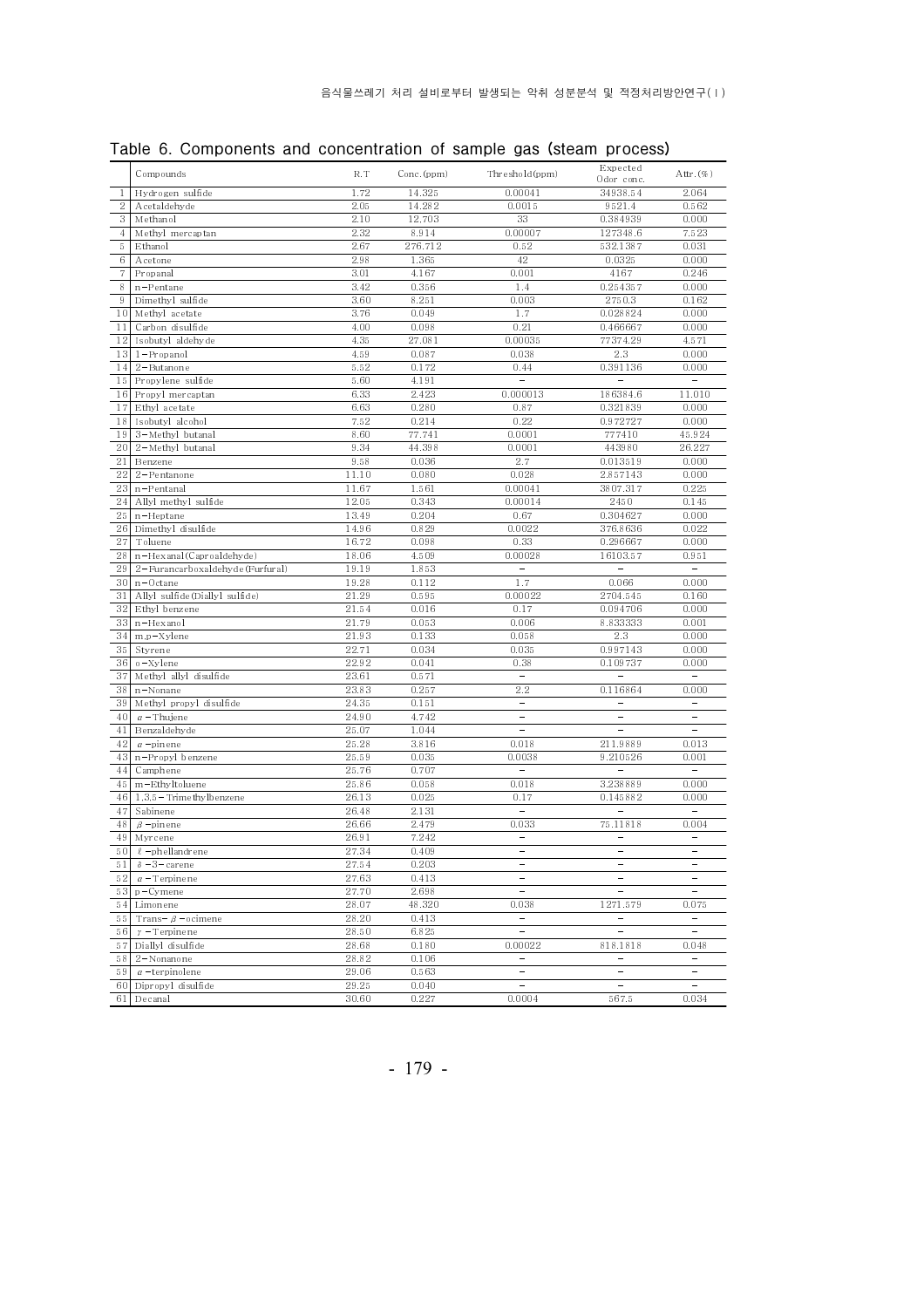표적 향기성분인 pinene, 당근의 terpinene 등 odor threshold가 알려지지 않은 그 외 물질들도 대부분 식품중의 향기성분에 서 유래하고 있음을 알 수 있었다. (식품 학 개론)

식품의 부패과정에서 발생되는 아민류, 황화합물, 메르캅탄, 지방산등의 기여도가 높을 것으로 예상하였으나 전체 취기물질 에서 최고의 악취를 나타낸 물질은 토마 토의 향기성분으로 알려진 익어서 나는 시고 탄 냄새의 isovaleraldehyde로 나 타났으며 그 기여도가 72%였고 propyl mercaptan(11%), methylmercaptan(7.5%)

의 순으로 나타났다. 이는 음식물쓰레기 사료화시설의 악취가 매립이나 퇴비시설 에서 발생되는 부패취기가 아니라 음식물 자체에서 발생되는 향기성분과 숙성과정 의 혼합취기임을 알 수 있었다.

또한 규제물질별로 살펴보면 한국의 8 개 항목 중에서 6개 물질이 검출되었으며 이중 methyl mercaptan의 악취기여도가 가장 높게 나타났으며 hydrogen sulfide, acetaldehyde, dimethyl sulfide, dimethyl disulfide 의 순으로 나타났다. 일본의 22 개 항목 중에서는 14개 물질이 검출되었 으며 isovaleraldehyde의 악취기여도가

|  |  |  | Table 7. Components and concentration of sample gas (after biofilteration) |  |  |  |  |  |
|--|--|--|----------------------------------------------------------------------------|--|--|--|--|--|
|--|--|--|----------------------------------------------------------------------------|--|--|--|--|--|

|                | Compounds            |      | R.T Conc. (ppm) | Threshold<br>(ppm) | Expected<br>odor conc. | Attr. $(\%)$ |
|----------------|----------------------|------|-----------------|--------------------|------------------------|--------------|
| $\mathbf{1}$   | Hydrogen sulfide     | 1.7  | 0.005           | 0.00041            | 10.97561               | 0.021        |
| $\overline{2}$ | Acetaldehyde         | 2.1  | 1.437           | 0.0015             | 958.3067               | 1.809        |
| 3              | Methyl mercaptan     | 2.3  | 0.573           | 0.00007            | 8184.286               | 15.449       |
| 4              | Ethanol              | 2.7  | 38.3921         | 0.52               | 73.8305                | 0.139        |
| 5              | Dimethyl sulfide     | 3.6  | 0.355           | 0.003              | 118.28                 | 0.223        |
| 6              | Isobutyl aldehyde    | 4.4  | 1.009           | 0.00035            | 2881.714               | 5.440        |
| 7              | $1$ -Propanol        | 4.6  | 0.065           | 0.038              | 1.714211               | 0.003        |
| 8              | Propyl mercaptan     | 6.3  | 0.152           | 0.000013           | 11692.31               | 22.071       |
| 9              | Isobutyl alcohol     | 7.5  | 0.309           | 0.22               | 1.404545               | 0.003        |
| 10             | 3-Methyl butanal     | 8.6  | 1.721           | 0.0001             | 17206                  | 32.479       |
| 11             | 2-Methyl butanal     | 9.3  | 1.097           | 0.0001             | 10968                  | 20.704       |
| 12             | n-Pentanal           | 11.7 | 0.057           | 0.00041            | 140                    | 0.264        |
| 13             | Allyl methyl sulfide | 12.1 | 0.025           | 0.00014            | 175.7143               | 0.332        |
| 14             | Dimethyl disulfide   | 15.0 | 0.037           | 0.0022             | 16.76364               | 0.032        |
| 15             | n-Hexanal            | 18.1 | 0.048           | 0.00028            | 170.7143               | 0.322        |
| 16             | Allyl sulfide        | 21.3 | 0.011           | 0.00022            | 51.81818               | 0.098        |
| 17             | n-Hexanol            | 21.8 | 0.029           | 0.006              | 4.833333               | 0.009        |
| 18             | $\alpha$ -pinene     | 25.3 | 0.275           | 0.018              | 15.29                  | 0.029        |
| 19             | $\beta$ -pinene      | 26.7 | 0.105           | 0.033              | 3.187273               | 0.006        |
| 20             | Limonene             | 28.1 | 4.476           | 0.038              | 117.7947               | 0.222        |
| 21             | Diallyl disulfide    | 28.7 | 0.033           | 0.00022            | 150.9091               | 0.285        |
| 22             | Decanal              | 30.6 | 0.012           | 0.0004             | 30                     | 0.057        |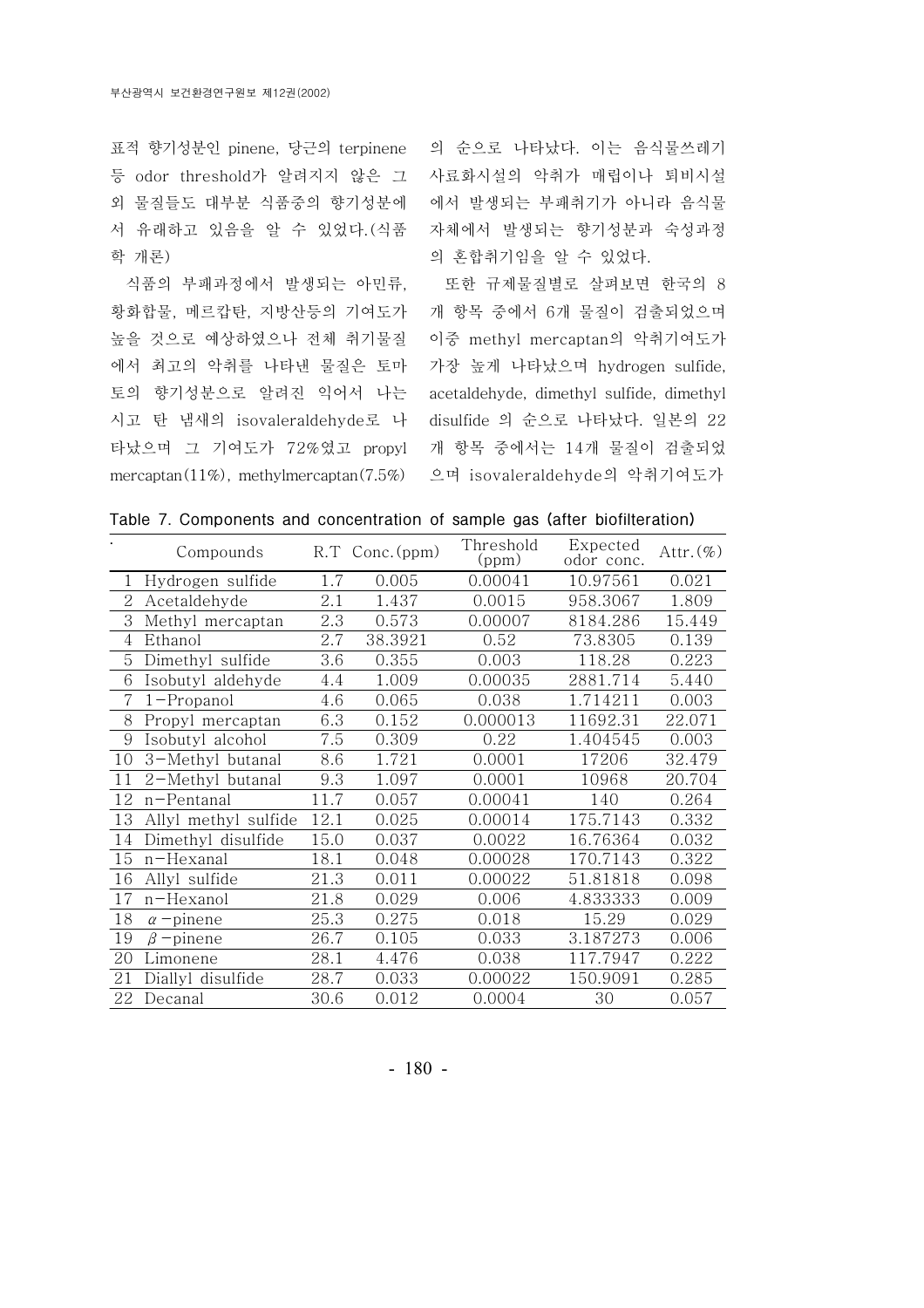가장 높으며 isobutyraldehyde의 비중도 나타내었다. 상당히 높았다.

#### 나. Biofilter 후단 (1 차처리후)의 악취성분

A구 음식물쓰레기 사료화시설은 발생 원 - Biofilter - 스크러버의 순으로 구 를 Table 8에 나타내었다. 성되어 있으며 Biofilter를 통과한 후의 가스를 저온흡착-GC/MSD를 이용하여 59종의 물질이며 검출되었으며 최소감지 분석한 결과 60개의 휘발성물질이 검출 값 이상의 물질은 21개 물질로 나타났으 되었으며 검출된 물질은 건조기의 경우와 며 전체적으로 건조기, 바이오필터 후단 유사하였고 최소감지값 이하의 물질은 악 의 결과와 유사한 양상으로 나타났다. 취에 대한 기여도가 낮은 것으로 판단하 여 제외한 22개 물질의 성분과 농도, 예 (2) B구 처리장 악취시료분석 상악취농도, 악취 기여도를 Table 7에 가. 처리공정에서의 악취성분

### 다. 최종 배출구의 악취성분

A구 음식물쓰레기 사료화시설의 1, 2 차 방지시설 통과 후의 가스의 분석 결과

휘발성 성분은 acetaldehyde를 포함한

|              | Compounds            | R.T   | $Conc.$ (ppm) | Threshold<br>(ppm) | Expected<br>odor conc. | Attr. $(\%)$ |
|--------------|----------------------|-------|---------------|--------------------|------------------------|--------------|
| $\mathbf{1}$ | Acetaldehyde         | 2.05  | 1.605         | 0.0015             | 1069.653               | 1.881        |
| 2            | Methyl mercaptan     | 2.32  | 0.400         | 0.00007            | 5718.571               | 10.059       |
| 3            | Ethanol              | 2.67  | 3.398         | 0.52               | 6.5345                 | 0.011        |
| 4            | Dimethyl sulfide     | 3.6   | 0.302         | 0.003              | 100.7467               | 0.177        |
| 5            | Isobutylaldehyde     | 4.35  | 1.265         | 0.00035            | 3613.143               | 6.355        |
| 6            | $1$ -Propanol        | 4.59  | 0.039         | 0.038              | 1.037368               | 0.002        |
| 7            | Propyl mercaptan     | 6.33  | 0.054         | 0.000013           | 4153.846               | 7.306        |
| 8            | Isobutyl alcohol     | 7.52  | 0.289         | 0.22               | 1.312727               | 0.002        |
| 9            | 3-Methyl butanal     | 8.6   | 2.545         | 0.0001             | 25452                  | 44.769       |
| 10           | 2-Methyl butanal     | 9.34  | 1.536         | 0.0001             | 15360                  | 27.017       |
| 11           | n-Pentanal           | 11.67 | 0.068         | 0.00041            | 165.3659               | 0.291        |
| 12           | Allyl methyl sulfide | 12.05 | 0.023         | 0.00014            | 164.2857               | 0.289        |
| 13           | Dimethyl disulfide   | 14.96 | 0.065         | 0.0022             | 29.41818               | 0.052        |
| 14           | n-Hexanal            | 18.06 | 0.101         | 0.00028            | 359.2857               | 0.632        |
| 15           | Allyl sulfide        | 21.29 | 0.007         | 0.00022            | 33.63636               | 0.059        |
| 16           | n-Hexanol            | 21.79 | 0.035         | 0.006              | 5.8                    | 0.010        |
| 17           | $\alpha$ -pinene     | 25.28 | 0.127         | 0.018              | 7.058889               | 0.012        |
| 18           | $\beta$ -pinene      | 26.66 | 0.066         | 0.033              | 1.993333               | 0.004        |
| 19           | Limonene             | 28.07 | 4.647         | 0.038              | 122.2789               | 0.215        |
| 20           | Diallyl disulfide    | 28.68 | 0.069         | 0.00022            | 315.4545               | 0.555        |
| 21           | Decanal              | 30.6  | 0.068         | 0.0004             | 169                    | 0.297        |

### Table 8. Components and concentration of sample gas (final exhaust)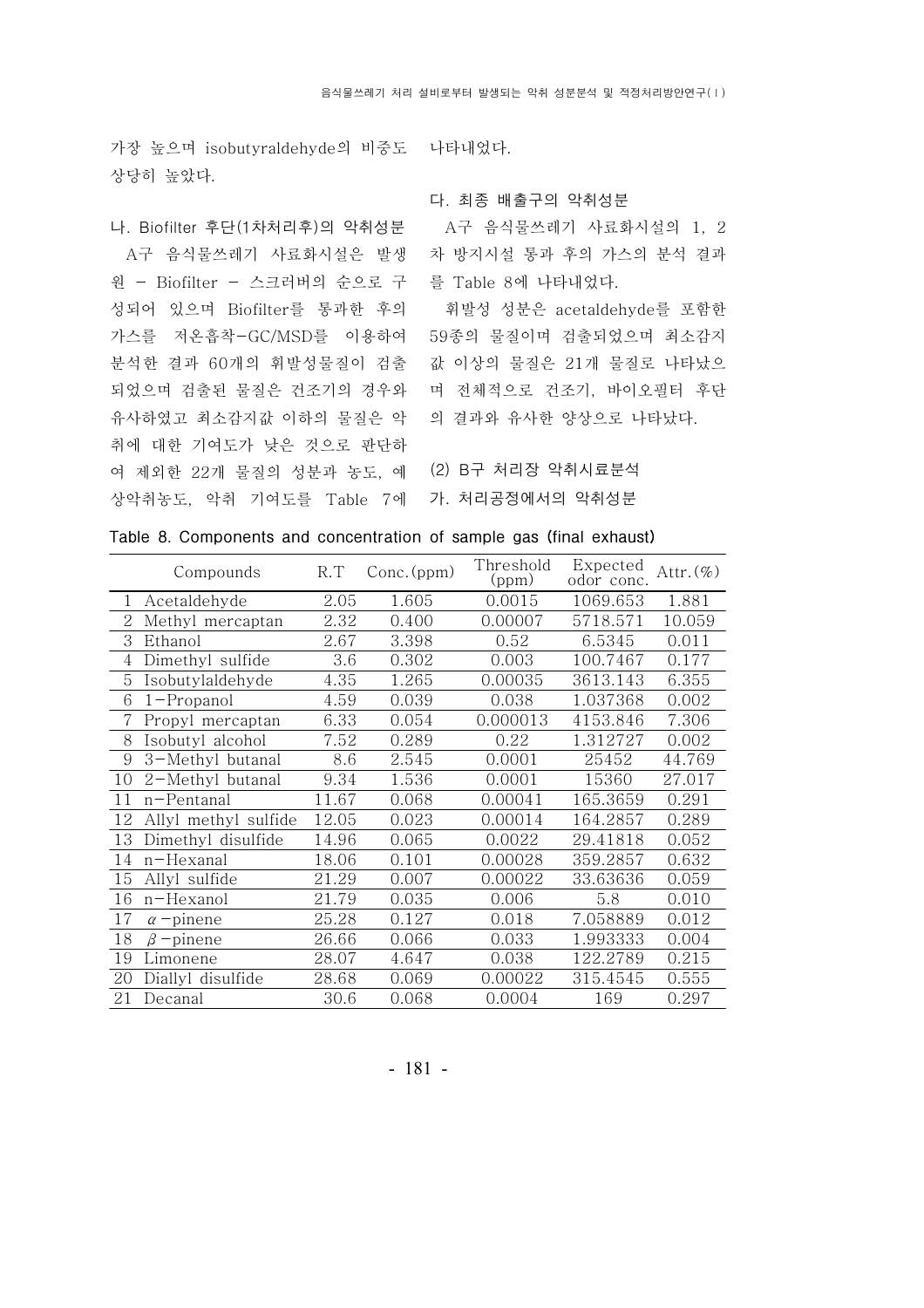B구 음식물쓰레기 사료화시설의 전체 처리공정에서 발생하는 취기가스를 저온 흡착-GC/MSD를 이용하여 분석한 total ion chromatogram을 Fig. 4에 나타내었 고 각 Peak로 확인된 물질명과 농도, 예 상악취농도, 악취 기여도를 Table 9에 나타내었다.

휘발성 성분은 acetaldehyde를 포함한 종의 물질이 검출되었고 전체적으로는 A구의 결과보다는 예상 악취강도가 낮게 나타났으며 물질별로 isovaleraldehyde 가 83.8%, isobutyraldehyde가 7.1%, methyl mercaptan 5.0%의 순으로 나타 났다.



- 182 -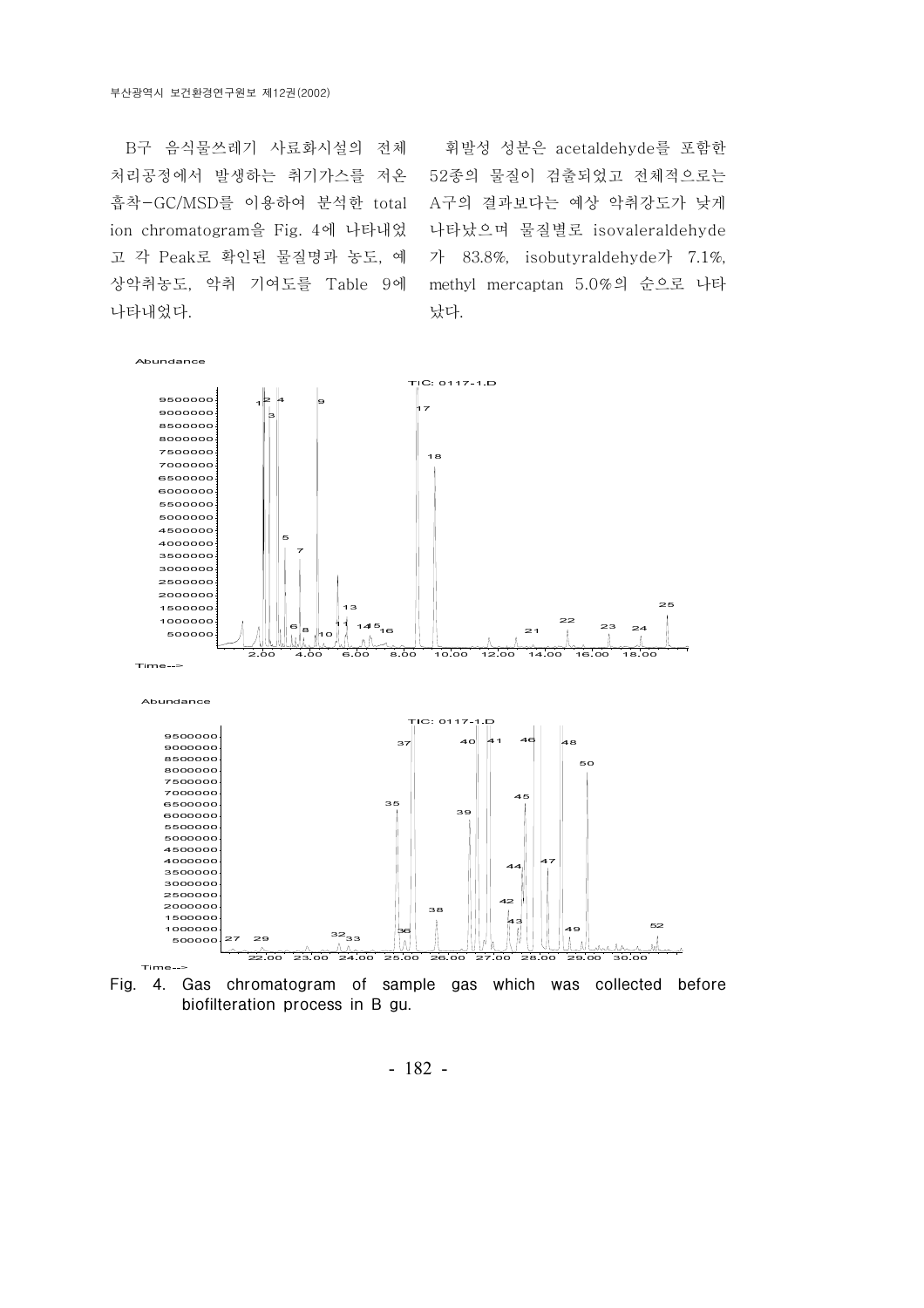|                | Compounds                           | R.T           | Conc.(ppm)     | Threshold (ppm)                 | Expected Odor<br>conc.               | Attr. $(\%)$                      |
|----------------|-------------------------------------|---------------|----------------|---------------------------------|--------------------------------------|-----------------------------------|
| 1              | Acetaldehyde                        | 2.05          | 2.874          | 0.0015                          | 1915.747                             | 0.841                             |
| $\overline{2}$ | Methanol                            | 2.1           | 3.029          | 33                              | 0.091776                             | 0.000                             |
| $\overline{3}$ | Methyl mercaptan                    | 2.32          | 0.799          | 0.00007                         | 11408.86                             | 5.009                             |
| $\overline{4}$ | Ethanol                             | 2.67          | 45.978         | 0.52                            | 90.68654                             | 0.040                             |
| 5              | Acetone                             | 2.98          | 0.401          | 42                              | 0.01098                              | 0.000                             |
| 6              | n-Pentane                           | 3.42          | 0.024          | 1.4                             | 0.017457                             | 0.000                             |
| $\tau$         | Dimethyl sulfide                    | 3.6           | 0.255          | 0.003                           | 84.96667                             | 0.037                             |
| 8              | Methyl acetate                      | 3.76          | 0.004          | 1.7                             | 0.002588                             | 0.000                             |
| 9              | Isobutyraldehyde                    | 4.35          | 5.684          | 0.00035                         | 16240                                | 7.130                             |
| 10             | $1$ -Propanol                       | 4.59          | 0.023          | 0.038                           | 0.604211                             | 0.000                             |
| 11             | Butanal                             | 5.35          | 0.059          | 0.094                           | 0.631915                             | 0.000                             |
| 12             | $2 - Butanone$                      | 5.52          | 0.046          | 0.44                            | 0.104364                             | 0.000                             |
| 13             | Propylene sulfide                   | 5.6           | 0.142          | $\overline{\phantom{a}}$        | $\overline{\phantom{0}}$             | $\overline{\phantom{0}}$          |
| 14             | Propyl mercaptan                    | 6.33          | 0.067          | 0.000013                        | 5138.462                             | 2.256                             |
| 15             | Ethyl acetate                       | 6.63          | 0.007          | 0.87                            | 0.013077                             | 0.000                             |
| 16             | Isobutyl alcohol                    | 7.52          | 0.027          | 0.22                            | 0.120909                             | 0.000                             |
| 17             | 3-Methyl butanal                    | 8.6           | 12.806         | 0.0001                          | 128062                               | 56.228                            |
| 18             | 2-Methyl butanal                    | 9.34          | 6.291          | 0.0001                          | 62910                                | 27.622                            |
| 19             | Benzene                             | 9.58          | 0.004          | 2.7                             | 0.001326                             | 0.000                             |
| 20             | Allyl methyl sulfide                | 12.05         | 0.006          | 0.00014                         | 42.85714                             | 0.019                             |
| 21             | $n$ –Heptane                        | 13.49         | 0.007          | 0.67                            | 0.010806                             | 0.000                             |
| 22             | Dimethyl disulfide                  | 14.96         | 0.038          | 0.0022                          | 17.09091                             | 0.008                             |
| 23             | Toluene                             | 16.72         | 0.019          | 0.33                            | 0.056606                             | 0.000                             |
| 24             | n-Hexanal(Caproaldehyde)            | 18.06         | 0.266          | 0.00028                         | 950                                  | 0.417                             |
| 25             | 2-Furancarboxaldehyde (Furfural)    | 19.19         | 0.736          | $\overline{\phantom{a}}$        | $\equiv$                             | $\overline{\phantom{a}}$          |
| 26             | $n$ –Octane                         | 19.28         | 0.004          | 1.7                             | 0.002494                             | 0.000                             |
| 27             | Allyl sulfide (Diallyl sulfide)     | 21.29         | 0.016          | 0.00022                         | 89.75206                             | 0.039                             |
| 28             | Ethyl benzene                       | 21.54         | 0.002          | 0.17                            | 0.012471                             | 0.000                             |
| 29             | m,p-Xylene                          | 21.93         | 0.008          | 0.058                           | 0.132759                             | 0.000                             |
| 30             | Styrene                             | 22.71         | 0.002          | 0.035                           | 0.057143                             | 0.000                             |
| 31             | o-Xylene                            | 22.92         | 0.002          | 0.38<br>$\!-$                   | 0.005421<br>$\overline{\phantom{0}}$ | 0.000<br>$\equiv$                 |
| 32<br>33       | Methyl allyl disulfide              | 23.61         | 0.023          |                                 |                                      |                                   |
| 34             | n-Nonane<br>Methyl propyl disulfide | 23.83         | 0.009          | 2.2<br>$\overline{\phantom{a}}$ | 0.004155<br>$\overline{\phantom{0}}$ | 0.000<br>$\overline{\phantom{0}}$ |
| 35             |                                     | 24.35         | 0.005<br>0.167 | $\qquad \qquad -$               | $\qquad \qquad -$                    | $\overline{\phantom{0}}$          |
| 36             | $\alpha$ – Thujene                  | 24.9<br>25.07 | 0.342          | $\overline{\phantom{0}}$        |                                      | $\equiv$                          |
| 37             | Benzaldehyde<br>$\alpha$ -pinene    | 25.28         | 0.349          | 0.018                           | 19.36667                             | 0.009                             |
| 38             | Dimethyl trisulfide                 | 25.75         | 0.086          | $\overline{\phantom{0}}$        | $\overline{\phantom{0}}$             | $\overline{\phantom{0}}$          |
| 39             | Sabinene                            | 26.48         | 0.121          |                                 |                                      |                                   |
| 40             | $\beta$ -pinene                     | 26.66         | 0.217          | 0.033                           | 6.570909                             | 0.003                             |
| 41             | Myrcene                             | 26.91         | 0.700          | $\overline{\phantom{0}}$        | $\overline{\phantom{0}}$             |                                   |
| 42             | $\ell$ -phellandrene                | 27.34         | 0.040          | $\overline{\phantom{0}}$        |                                      |                                   |
| 43             | $\delta$ -3-carene                  | 27.54         | 0.020          | $\overline{\phantom{a}}$        | $\overline{\phantom{0}}$             | $\qquad \qquad -$                 |
| 44             | $\alpha$ -Terpinene                 | 27.63         | 0.073          |                                 |                                      | $\qquad \qquad -$                 |
| 45             | $p$ –Cymene                         | 27.7          | 0.155          | $\overline{\phantom{0}}$        |                                      | $\overline{\phantom{0}}$          |
| 46             | Limonene                            | 28.07         | 6.838          | 0.038                           | 179.9342                             | 0.079                             |
| 47             | Trans- $\beta$ -ocimene             | 28.2          | 0.056          | $\overline{\phantom{a}}$        | $\overline{\phantom{a}}$             | $\overline{\phantom{a}}$          |
| 48             | $\gamma$ – Terpinene                | $28.5\,$      | 1.096          | $\qquad \qquad -$               | $\overline{\phantom{0}}$             | $\overline{\phantom{0}}$          |
| 49             | Diallyl disulfide                   | 28.68         | 0.028          | 0.00022                         | 126.3636                             | 0.055                             |
| 50             | $\alpha$ -terpinolene               | 29.06         | 0.114          | $\overline{\phantom{0}}$        | $\qquad \qquad -$                    | $\qquad \qquad -$                 |
| 51             | Dipropyl disulfide                  | 29.25         | 0.012          | $\qquad \qquad -$               |                                      | $\qquad \qquad -$                 |
| 52             | n-Decanal                           | 30.6          | 0.189          | 0.0004                          | 471.5                                | 0.207                             |

Table 9. Components and concentration of sample gas (before biofilteration)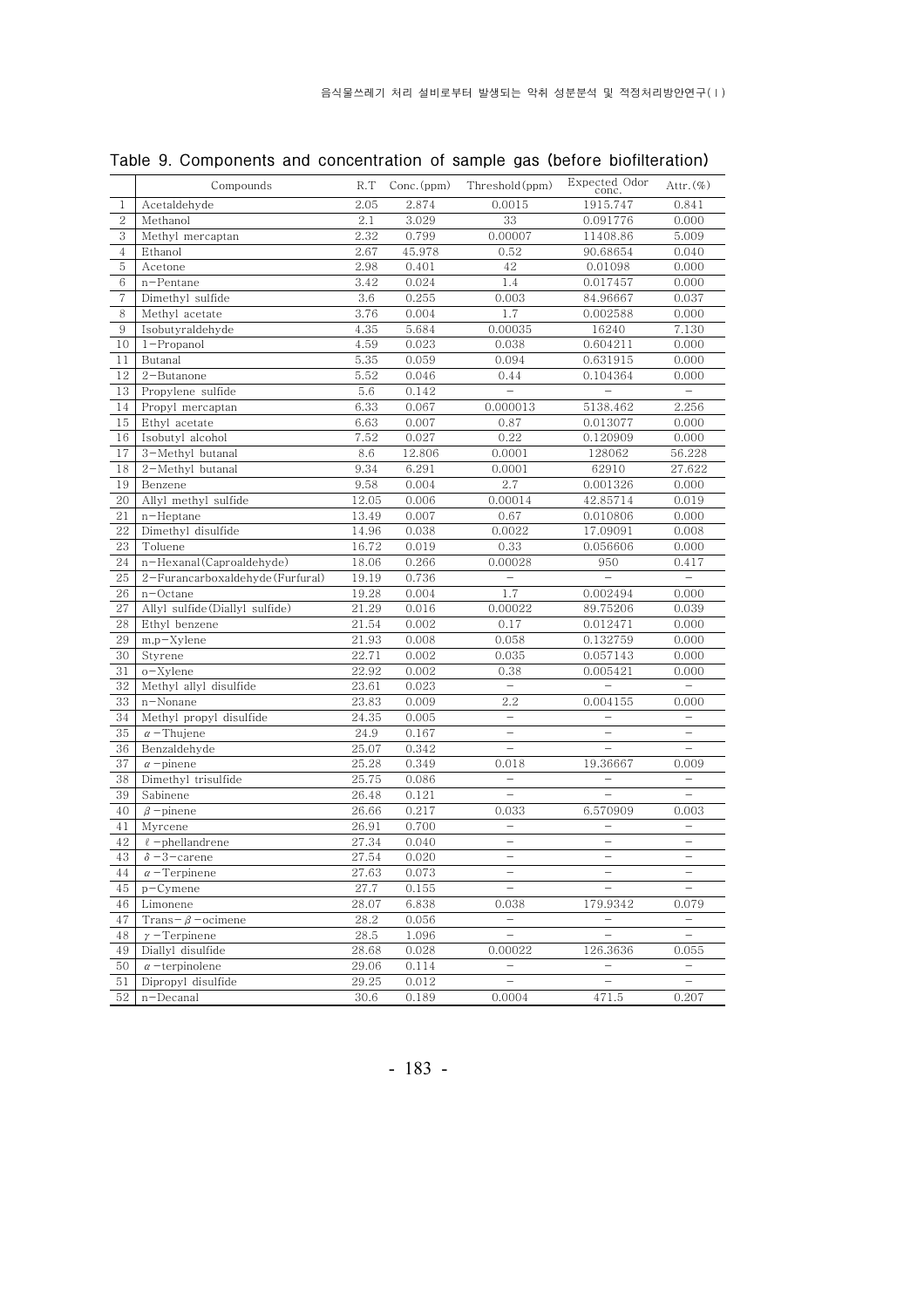|                | Compounds            | R.T   | $Conc.$ (ppm) | Threshold(ppm) | Expected<br>odor conc. | Attr. $(\%)$ |
|----------------|----------------------|-------|---------------|----------------|------------------------|--------------|
| 1              | Acetaldehyde         | 2.05  | 0.391         | 0.0015         | 260.4933               | 0.847        |
| 2              | Methyl mercaptan     | 2.32  | 0.036         | 0.00007        | 511.4286               | 1.663        |
| 3              | Ethanol              | 2.67  | 12.340        | 0.52           | 23.7303                | 0.077        |
| $\overline{4}$ | Dimethyl sulfide     | 3.60  | 0.040         | 0.003          | 13.36667               | 0.043        |
| 5              | Isobutylaldehyde     | 4.35  | 0.377         | 0.00035        | 1077.143               | 3.503        |
| 6              | Propyl mercaptan     | 6.33  | 0.033         | 0.000013       | 2553.846               | 8.305        |
| 7              | 3-Methyl butanal     | 8.60  | 1.780         | 0.0001         | 17802                  | 57.894       |
| 8              | 2-Methyl butanal     | 9.34  | 0.779         | 0.0001         | 7790                   | 25.334       |
| 9              | Allyl methyl sulfide | 12.05 | 0.001         | 0.00014        | 7.458051               | 0.024        |
| 10             | Dimethyl disulfide   | 14.96 | 0.015         | 0.0022         | 6.992245               | 0.023        |
| 11             | n-Hexanal            | 18.06 | 0.100         | 0.00028        | 355.7143               | 1.157        |
| 12             | Allyl sulfide        | 21.29 | 0.016         | 0.00022        | 74.54545               | 0.242        |
| 13             | $\alpha$ -pinene     | 25.28 | 0.271         | 0.018          | 15.04333               | 0.049        |
| 14             | $\beta$ -pinene      | 26.66 | 0.167         | 0.033          | 5.063636               | 0.016        |
| 15             | Limonene             | 28.07 | 5.569         | 0.038          | 146.5553               | 0.477        |
| 16             | Diallyl disulfide    | 28.68 | 0.020         | 0.00022        | 90.90909               | 0.296        |

Table 10. Components and concentration of sample gas (after biofilteration)

개 항목 중에서 5개 물질이 검출되었으며 배출구 취기가스를 저온흡착-GC/MSD를 methyl mercaptan의 악취기여도가 가장 이용하여 분석한 결과 51개 물질이 검출 높게 나타났으며 acetaldehyde, Dimethyl 되었으며 취기검출한계 미만의 물질을 제 sulfide, Dimethyl disulfide 순으로 나타 외한 16개의 물질의 농도, 예상악취농도, 났다. 일본의 22개 항목 중에서는 12개 악취 기여도를 Table 10에 나타내었다. 물질이 검출되었으며 isovaleraldehyde 의 악취기여도가 가장 높으며 isobuty- 3. **제거효율 및 취기의 평가** raldehyde의 비중도 상당히 높았으며 이 는 A구의 경우와 비슷한 양상을 나타내 (1) 제거효율의 평가 고 있다.

### 나 최종 배출구의 악취성분 .

또한 규제물질별로 살펴보면 한국의 8 원-바이오필터로 구성되어 있으며 최종

B구 음식물쓰레기 사료화시설은 배출 산등으로 예상하였으나 음식물 자체에서 음식물 쓰레기 처리설비에서 발생되는 악취유발물질은 식품의 부패과정에서 발 생되는 아민류, 황화합물, 메르캅탄, 지방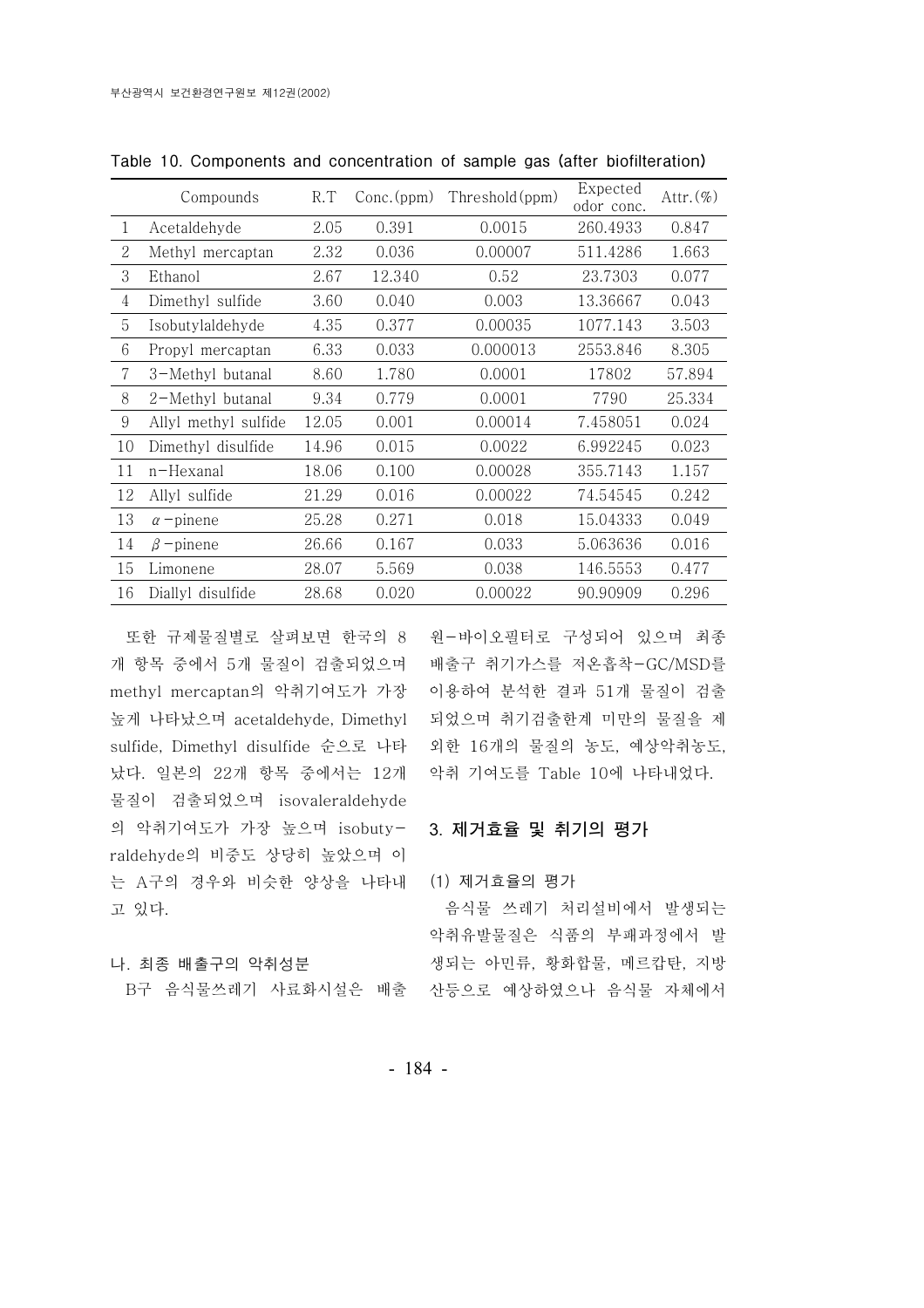발생되는 고유의 향기성분과 증자 및 건 의 취기농도를 기준으로 산출한 총 제거 조과정에서의 혼합취기임을 알 수 있었다. 울은 84.1%로 상당히 높은 제거율을 보

나타내었다.

전체 61종의 검출물질 중 후각 최소감 이는데 이는 건조기의 발생가스가 타 처 지값 이하의 물질들을 제외한 27개 물질 리공정의 발생가스와의 혼합으로 인한 희 들에 대한 농도 및 제거율을 Table 11로 석의 효과가 제거율에 큰 영향을 미치는 것으로 판단되었다.

A구의 경우 건조기와 최종배출구에서 B구의 경우 방지시설 전후의 가스를

| Table 11. Removal efficiency of the odor preventive equipment in A and B gu |  |
|-----------------------------------------------------------------------------|--|
|-----------------------------------------------------------------------------|--|

|                  |                      |              | A 구                      |                |                  | B 구                      |                          |                          |
|------------------|----------------------|--------------|--------------------------|----------------|------------------|--------------------------|--------------------------|--------------------------|
|                  | 물 질 명                | 건조기<br>(ppm) | Biofilter<br>통과<br>(ppm) | (ppm)          | 최종<br>배출구 제거율(%) | 전단<br>(ppm)              | 후단<br>(ppm)              | 제거율(%)                   |
| $\mathbf{1}$     | Hydrogen sulfide     | 14.325       | 0.005                    | $\Omega$       | 100.0            |                          |                          |                          |
| $\overline{2}$   | Acetaldehyde         | 14.282       | 1.437                    | 1.605          | 88.8             | 2.874                    | 0.391                    | 86.4                     |
| 3                | Methyl mercaptan     | 8.914        | 0.573                    | 0.400          | 95.5             | 0.799                    | 0.036                    | 95.5                     |
| $\overline{4}$   | Ethanol              | 276.712      | 38.392                   | 3.398          | 98.8             |                          | 47.157 12.340            | 73.8                     |
| $\overline{5}$   | Propanal             | 4.167        | $\overline{0}$           | $\overline{0}$ | 100.0            |                          |                          | $\overline{\phantom{0}}$ |
| 6                | Dimethyl sulfide     | 8.251        | 0.355                    | 0.302          | 96.3             | 0.255                    | 0.040                    | 84.3                     |
| $\overline{7}$   | Isobutyl aldehyde    | 27.081       | 1.009                    | 1.265          | 95.3             | 5.684                    | 0.377                    | 93.4                     |
| 8                | $1$ -Propanol        | 0.087        | 0.065                    | 0.039          | 54.9             | 0.023                    | 0.005                    | 77.7                     |
| $\boldsymbol{9}$ | Propyl mercaptan     | 2.423        | 0.152                    | 0.054          | 97.8             | 0.067                    | 0.033                    | 50.3                     |
| 10               | Isobutyl alcohol     | 0.214        | 0.309                    | 0.289          | $-35.0$          | 0.027                    | 0.021                    | 20.8                     |
| 11               | 3-Methyl butanal     | 77.741       | 1.721                    | 2.545          | 96.7             | 12.806                   | 1.780                    | 86.1                     |
| 12               | 2-Methyl butanal     | 44.398       | 1.097                    | 1.536          | 96.5             | 6.291                    | 0.779                    | 87.6                     |
| 13               | 2-Pentanone          | 0.080        | 0.025                    | 0.027          | 66.0             | $\qquad \qquad -$        | $\qquad \qquad -$        | $\overline{\phantom{0}}$ |
| 14               | n-Pentanal           | 1.561        | 0.057                    | 0.068          | 95.7             | $\overline{\phantom{0}}$ | $\overline{\phantom{0}}$ | $\overline{\phantom{0}}$ |
| 15               | Allyl methyl sulfide | 0.343        | 0.025                    | 0.023          | 93.3             | 0.006                    | 0.001                    | 82.6                     |
| 16               | Dimethyl disulfide   | 0.829        | 0.037                    | 0.065          | 92.2             | 0.038                    | 0.015                    | 59.1                     |
| 17               | n-Hexanal            | 4.509        | 0.048                    | 0.101          | 97.8             | 0.266                    | 0.100                    | 62.6                     |
| 18               | Allyl sulfide        | 0.595        | 0.011                    | 0.007          | 98.8             | 0.020                    | 0.016                    | 16.9                     |
| 19               | n-Hexanol            | 0.053        | 0.029                    | 0.035          | 34.3             | $\overline{\phantom{0}}$ |                          | $\equiv$                 |
| 20               | $m,p$ -Xylene        | 0.133        | 0.008                    | 0.007          | 94.9             | 0.008                    | 0.004                    | 44.7                     |
| 21               | $\alpha$ -pinene     | 3.816        | 0.275                    | 0.127          | 96.7             | 0.349                    | 0.271                    | 22.3                     |
| 22               | n-Propyl benzene     | 0.035        | $\overline{0}$           | $\overline{0}$ | 100.0            |                          | $-$                      |                          |
| 23               | m-Ethyltoluene       | 0.058        | 0.002                    | 0.003          | 96.0             | $\overline{\phantom{0}}$ | $\qquad \qquad -$        | $\qquad \qquad -$        |
| 24               | $\beta$ -pinene      | 2.479        | 0.105                    | 0.066          | 97.3             | 0.217                    | 0.167                    | 22.9                     |
| 25               | Limonene             | 48.320       | 4.476                    | 4.647          | 90.4             | 6.838                    | 5.569                    | 18.6                     |
| 26               | Diallyl disulfide    | 0.180        | 0.033                    | 0.069          | 46.5             | 0.028                    | 0.020                    | 28.1                     |
| 27               | Decanal              | 0.227        | 0.012                    | 0.068          | 70.2             | 0.189                    | 0.006                    | 96.9                     |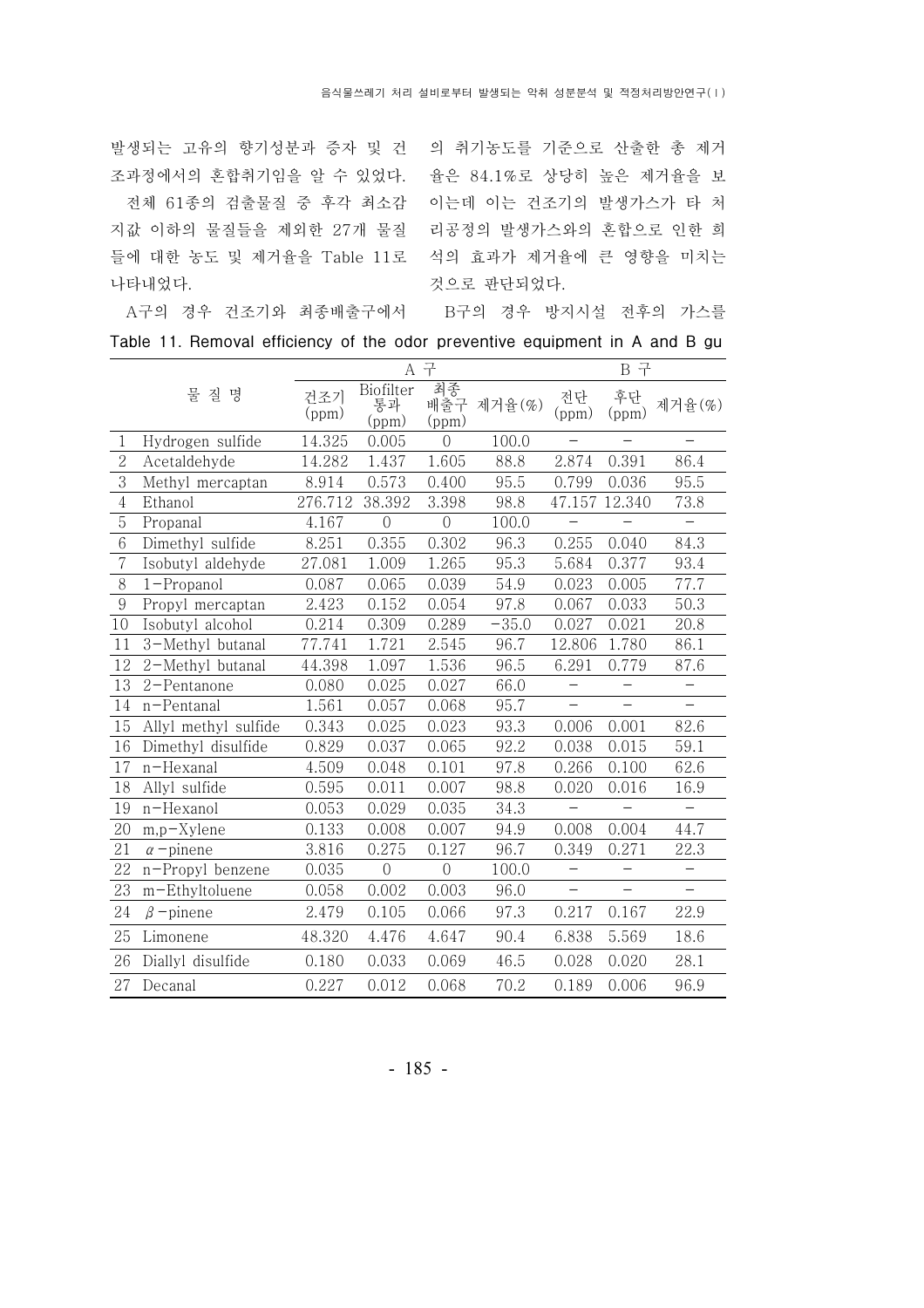후각 검출농도 이상 물질의 산술적 제거 효율은 62.8% 였으며 악취 기여도가 높 은 물질 중 Methyl mercaptan이 95.5%, Isobutyl aldehyde  $\frac{1}{2}$  93.4%, Isovaleraldehyde가 86.9%, Propyl mercaptan이 50.3%로 나타났다.

또한 물질 분류별 제거효율은 알데히드 류 황화합물류 85.5%, 59.5%, 알코올류 57.4%, 27.1% 고리화합물류가 의 제거 효율을 나타내고 있다.

이상의 결과는 기존 악취방지시설 검토 의 기준이 되던 대기환경보전법에서 규정 하고 있는 8개 항목과 상이함을 보여주고 있으며 방지시설 설계 및 관리·운영에 있 어서 기존 악취물질의 획일적 관리에서 mercaptan 의 순이었다. 벗어나 기여도가 낮은 항목의 삭제와 더 불어 기여도가 높은 항목을 추가검토 함 으로써 처리시설 관리의 효율을 높일 수 었고 methyl mercaptan, hydrogen sulfide 있을 것으로 사료된다.

## (2) 취기의 평가

## 가. A구 처리장

취기의 강도를 평가하고자 후각최소감 지농도를 이용하여 예상악취강도를 산출 하였고 그 산출결과를 토대로 악취기여도 를 나타낼 수 있었다.

A구 처리장 건조기의 휘발성 성분은 61종이었고 후각 최소감지농도 이상의 물질은 27종이었으며 주 악취원인물질은 isovaleraldehyde가 72.2%, propyl mer- 계되어 각 공정별 시료채취가 여의치 않았 captan 11.0%, methyl mercaptan 7.5%, 으며 방지시설(biofilter)전후의 시료 채취

시료채취구를 통하여 채취할 수 있었으며 isobutyraldehyde 4.6%, hydrogen sulfide 2.1%의 순으로 나타났으며 타 성분들은 모두 1%이하의 미미한 악취 기여율을 나 타내었다.

> 규제물질별로 살펴보면 한국의 규제물 질 8개 항목 중에서 6개 물질이 검출되 었고 methyl mercaptan, hydrogen sulfide 의 순으로 악취기여도를 나타내었으며, 일본의 22개 항목 중에서는 14개 물질이 검출되었고 isovaleraldehyde의 악취기 여도가 가장 높았다.

> 최종 배출구에서는 물질의 농도 및 예 상악취농도는 전반적으로는 매우 감소하 였으나 악취의 주원인물질은 건조기의 경 우와 마찬가지로 isovaleraldehyde, methyl

> 규제 물질별로 살펴보면 한국의 규제물 질 8개 항목 중에서 5개 물질이 검출되 의 순으로 악취기여도를 나타내었으며 일 본의 22개 항목 중에서는 11개 물질이 검출되었고 isovaleraldehyde의 악취기 여도가 가장 높았으며 isobutyraldehyde 의 비중도 상당히 높았다.

> 악취 기여도가 있는 성분들의 악취에 대한 기여율을 방지시설 처리전과 후로나 누어 Fig. 5에 나타내었다.

나. B구 처리장

B구 처리장 모든 공정이 밀폐식으로 설

- 186 -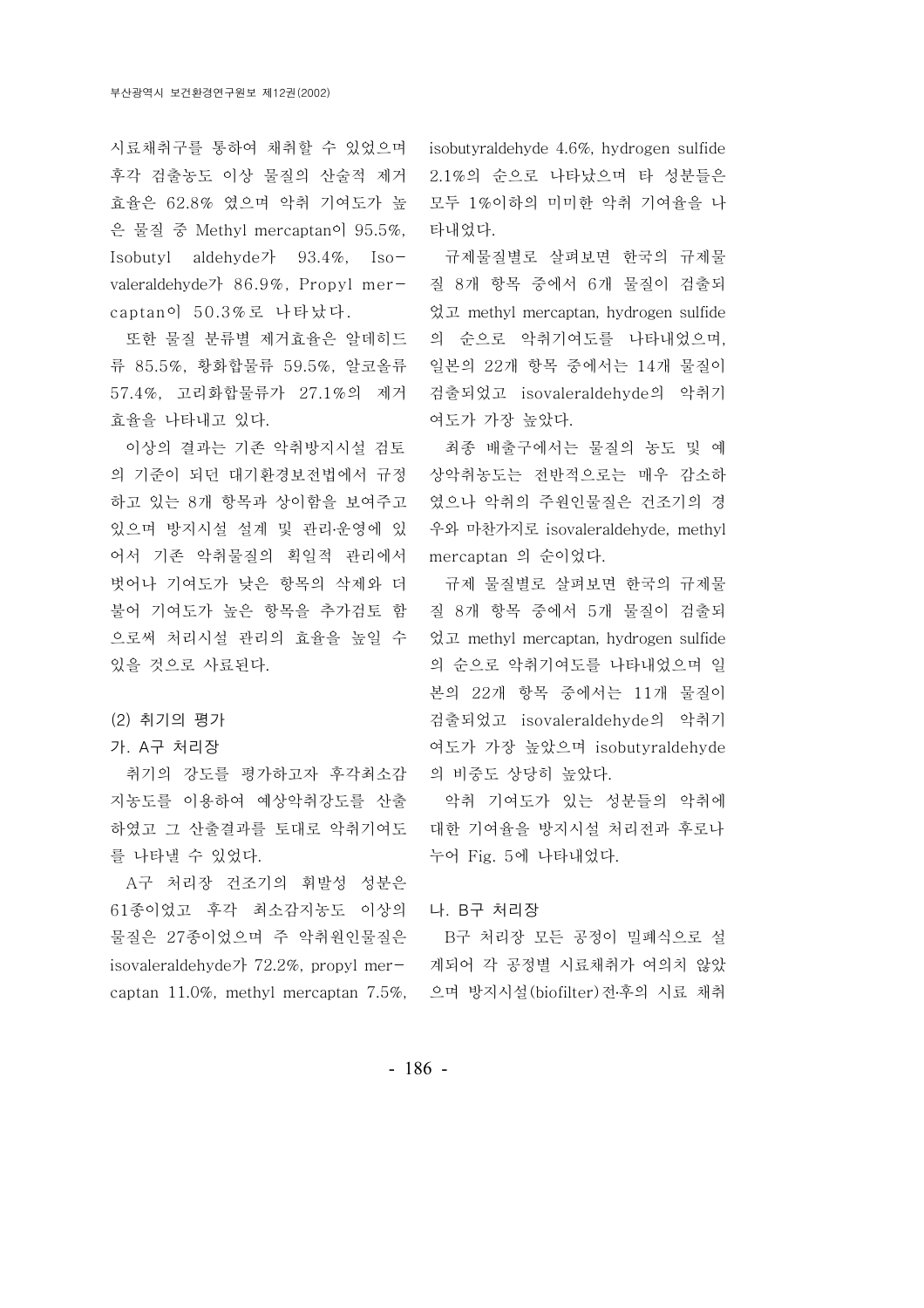

처 리 전 처리전



Fig. 5. The rate of attribution to the odor of components in A gu.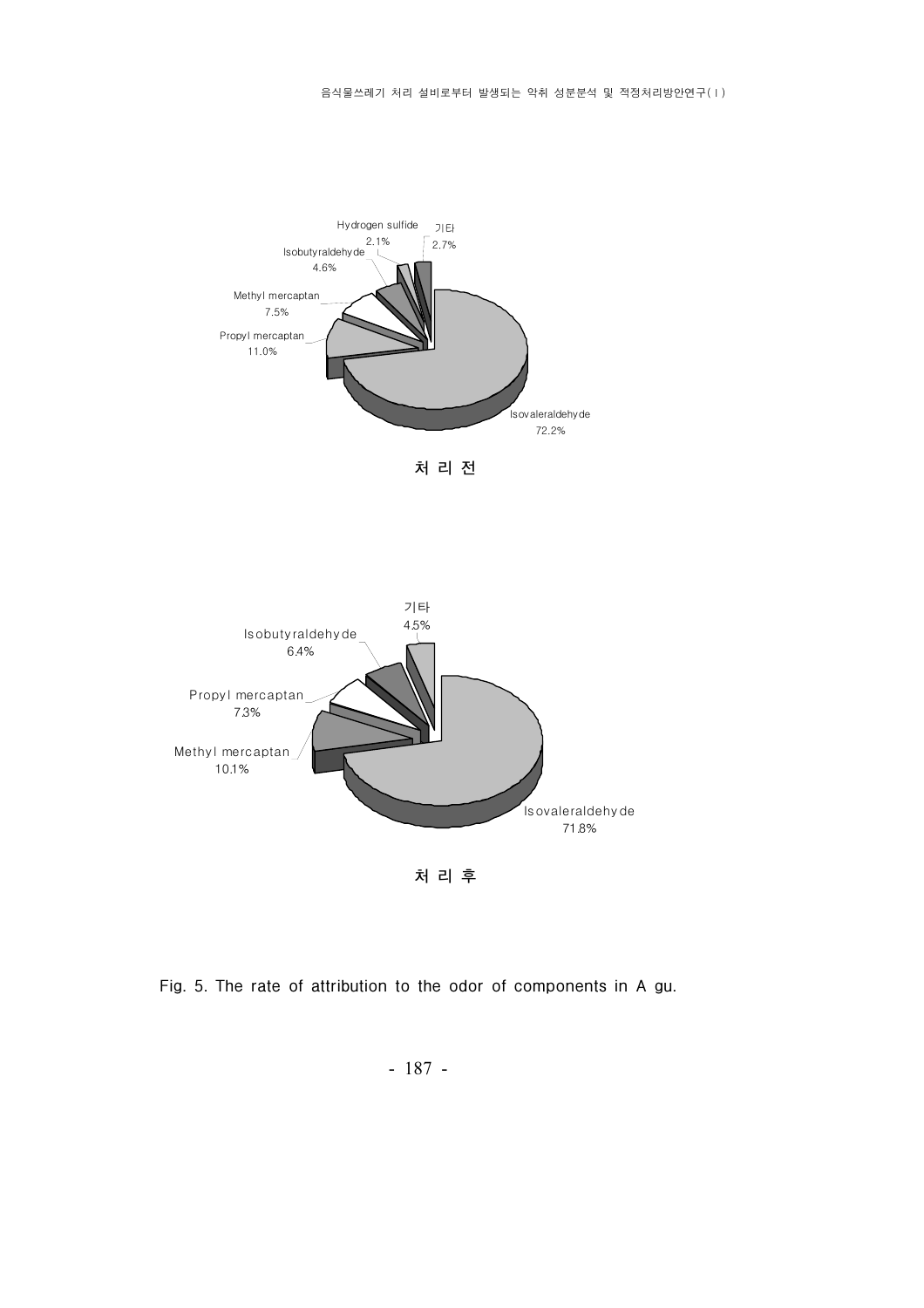구를 통하여 악취가스를 채취할 수 있었다. 방지시설 통과하기 전의 휘발성 성분은 52종이 검출되었으며 주 악취원인물질은 isovaleraldehyde  $7 \cdot 83.9\%$ , isobuty-

raldehyde 7.1%, methyl mercaptan 5.0%, propyl mercaptan 2.3%의 순으로 나타 났으며 타 성분들은 모두 1% 이하의 미 미한 악취 기여율을 나타내었다.



Fig. 6. The rate of attribution to the odor of components in B gu.

- 188 -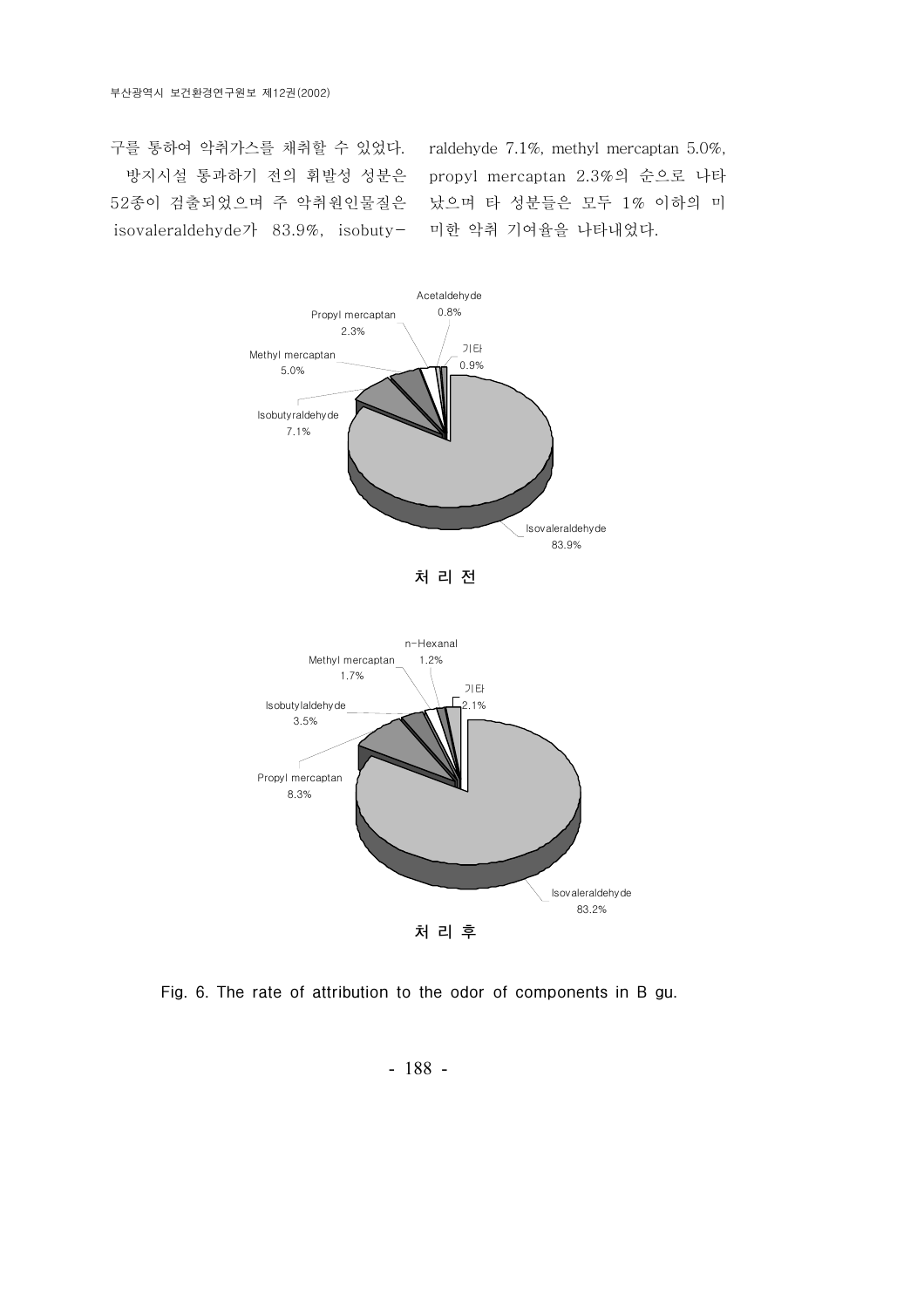

Fig. 7. The rate of attribution to the odor of classified components in B gu.

규제물질별로 살펴보면 한국의 규제물질 8개 항목 중에서 5개 물질이 검출되었으 며 A구의 경우와는 다르게 acetaldehyde의 기여도가 높게 나타났으며 methyl mercaptan의 악취기여도가 가장 높았다.

일본의 22개 항목 중에서는 12개 물질 이 검출되었고 isovaleraldehyde, isobutyraldehyde의 순으로 악취강도에 기여한 것으로 판단되었다.

최종 배출구에서는 악취물질의 농도 및 예상악취농도는 매우 감소하였으나 propyl mercaptan의 제거효율이 낮은 관계로 주 원인물질은 isovaleraldehyde, propyl mercaptan의 순으로 나타났다.

규제 물질별로 살펴보면 한국의 규제물 질 8개 항목 중에서 4개 물질이 검출되었

고 methyl mercaptan의 악취기여도가 가 - 장 높게 나타났으며 일본의 22개 항목 중 에서는 12개 물질이 검출되었고 isovaleraldehyde, isobutyraldehyde의 순으 로 A구와 비슷한 양상을 나타내고 있다.

악취 기여도가 있는 성분들의 악취에 대한 기여율을 방지시설 처리전과 후로 나누어 Fig. 6에 나타내었다.

또한 방지시설 전단에서 후각 최소감지 농도 이상으로 검출된 물질들의 종류별 악취기여도를 Fig. 7에 나타내었다. 알데 히드류가 5개, 황화합물이 7개, 알코올류 가 3개, 기타고리화합물이 4개이었으며, 각 악취기여도는 알데히드류가 92.45%, 황화합물이 7.42%, 알코올류가 0.04%, 기타고리화합물이 0.09%로 나타났다.

- 189 -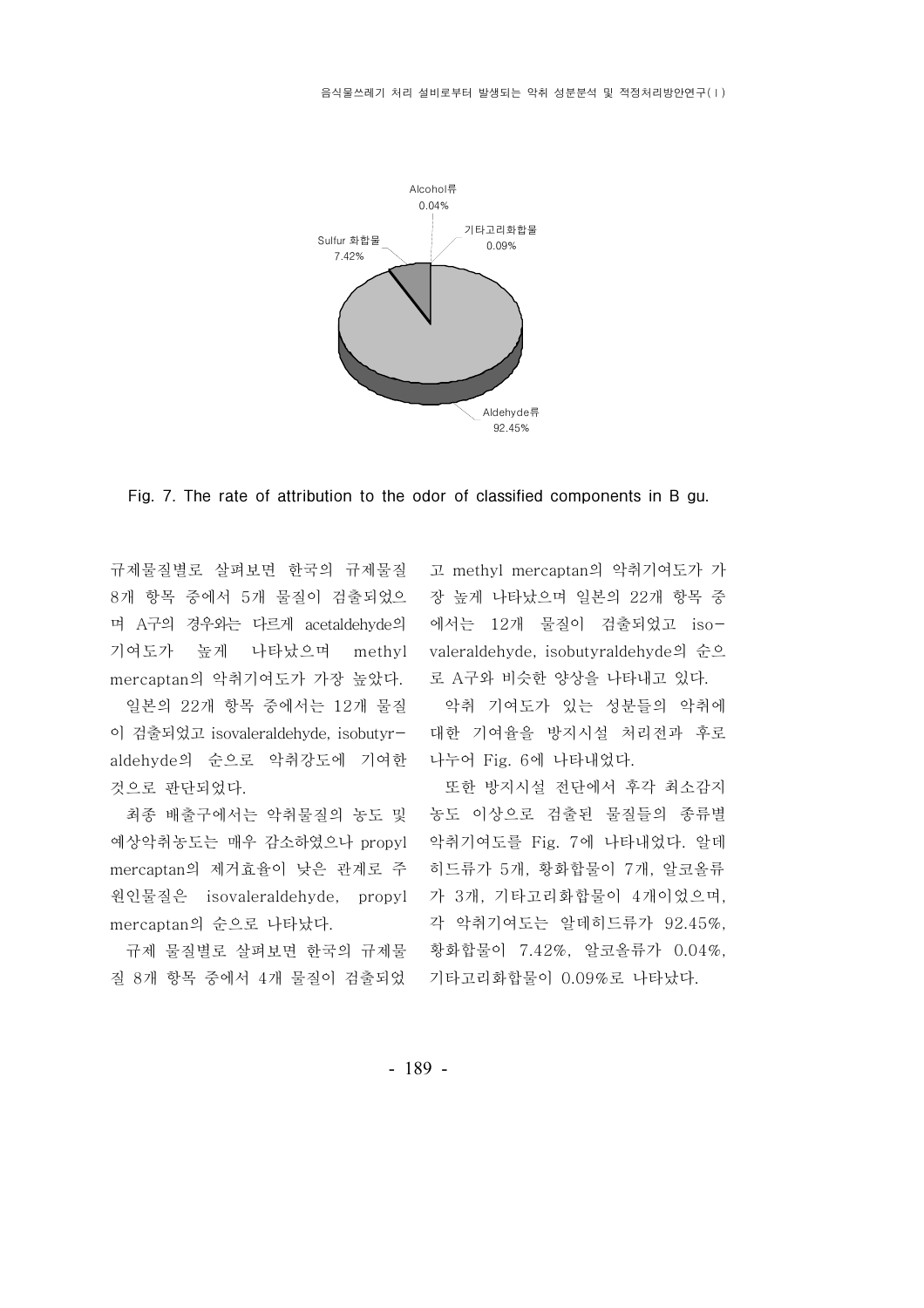## 결 론

저온흡착-GC/MSD를 이용한 음식물쓰 레기 사료화시설에서 발생되는 악취의 원 인물질을 규명하고 미량 물질의 다성분 동시분석방법을 확립하고자 실시한 이 연 구를 통하여 61개 물질을 분리 검출할 수 있었으며 다음과 같은 유용한 결론을 도출하였다.

- 1. 저온흡착-GC/MSD는 저농도 다성분 동시분석기법으로 매우 우수하고 유용 한 장비이며 악취원인 물질의 규명에 는 가장 탁월한 분석기기로 사료된다.
- 2. 악취 기여도가 가장 높은 물질류는 알 데히드류로서 악취 기여도가 92.5% 이 며, 그 다음으로 황화합물류 7.4%로, 두 화합물류의 기여도가 99% 이상을 차지하고 있는 것으로 나타났고,
- 3. 기존 운영되고 있는 Biofilter의 악취 성분 제거효율은 알데히드 85.5%. 황화합물류 59.5%, 알코올류 57.4% 등으로 나타났으며, 이 결과를 방지 시설의 설계 및 운영 관리에 응용함 으로써 악취저감방안에 대한 접근이 용이하리라 사료된다.
- 4. 음식물쓰레기 사료화 시설에서 발생 1. Duffee R.A., "Appraisal of odor-되는 대표적 악취물질은 iso valera-

ldehyde, propyl mercaptan, methyl mercaptan, isobutyraldehyde 등으 로 나타났으며, trimethylamine등의 기여도가 높은 매립장 및 하수처리장 의 악취와는 성질이 다름을 알 수 있 었다.

5. 대략적인 악취의 강도를 평가하는 방 법으로 악취 기여도 수치를 인용하는 것은 매우 유용한 방법으로, 추후 근거 식의 보완 등을 통해 악취 평가기법으 로서의 확립이 가능하리라 사료된다.

최초로 시도된 음식물쓰레기 사료화 시 설의 악취분석에 관한 연구를 통하여 관 능법 및 기기분석법으로 도출할 수 없었 던 악취원인물질을 규명할 수 있었고 차 후 계속되는 연구를 통하여 원인물질의 평가기법을 더욱 보완하여 원인물질의 특 성에 맞는 방지시설을 개발하여 음식물쓰 레기 처리시설의 효율적인 운영 관리의 기초자료로 제공하고자한다.

※ 이 연구의 수행을 가능하게 한 부산 광역시 폐기물시설설치지원기금을 유치할 수 있도록 도와주신 시청관계자 여러분께 감사드립니다.

# 참고문헌

measurement technique", J. of the